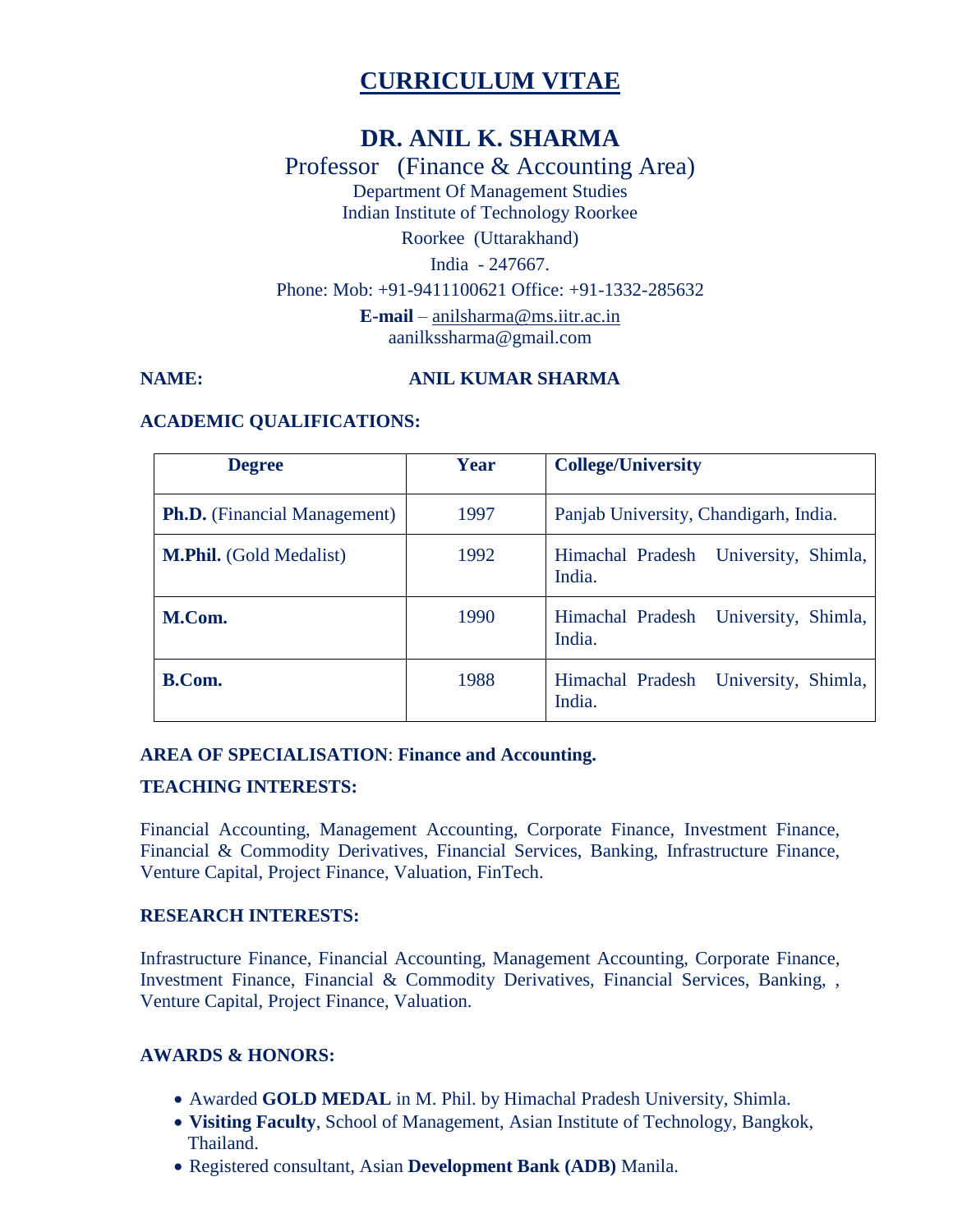**Conferred Best Paper Award** in NIDA International Business Conference organized by

NIDA Business School, Bangkok, Thailand.

- Member Screening Committee, Shastri Indo-Canadian Institute fellowship
- Peer with Expert for Peerwith
- Honorary Rosalind Member of London Journals Press.

# **ON THE PANEL FOR SELECTION OF FACULTY AND OTHERS:**

Member of Selection Committees for faculty in Management in IIMs, NITs & in other Engineering and Management Institutions and for professionals in other organizations like CBRI etc.

# **ON THE INSPECTION COMMITTEES OF UNIVERSITIES:**

Member of Inspection committees of Uttarakhand & U.P. Technical Universities for Management and Engineering Institutes/Colleges.

# **MEMBERSHIP OF ACADEMIC ASSOCIATIONS**

- Life Member, Indian Accounting Association, India.
- Member, American Finance Association.
- Member, International Society for Development and Sustainability (ISDS), Japan.

# **PROFESSIONAL EXPERIENCE:**

| <b>Duration</b>        | <b>Position</b>            | <b>Organization</b>                               |  |  |
|------------------------|----------------------------|---------------------------------------------------|--|--|
| December, 2018 to      | Professor                  | Department of Management Studies,<br>Indian       |  |  |
| Present.               |                            | Institute of Technology Roorkee, Roorkee.         |  |  |
|                        |                            | Courses being taught: Financial Accounting,       |  |  |
|                        |                            | Management Accounting, Financial Management &     |  |  |
|                        |                            | Working Capital Management to M.B.A. Students.    |  |  |
| September, 2009 to     | <b>Associate Professor</b> | Department of Management Studies,<br>Indian       |  |  |
| December 2018.         |                            | <b>Institute of Technology Roorkee, Roorkee</b>   |  |  |
|                        |                            | taught: Management Accounting,<br><b>Courses</b>  |  |  |
|                        |                            | Working Capital Management and Financial          |  |  |
|                        |                            | Accounting to M.B.A. Students.                    |  |  |
| July, 2016 to July,    | Visiting faculty           | <b>IIM Sirmaur in Himachal Pradesh</b>            |  |  |
| 2018.                  |                            | Course taught: Investment Analysis & Portfolio    |  |  |
|                        |                            | Management (IAPM).                                |  |  |
| September-             | <b>Visiting Faculty</b>    | School of Management, Asian<br>Institute<br>of    |  |  |
| November, 2003.        |                            | Technology, Bangkok, Thailand.                    |  |  |
|                        |                            | <b>Course taught:</b> Working Capital Management. |  |  |
| October,<br>2001<br>to | <b>Assistant Professor</b> | Department of Management Studies,<br>Indian       |  |  |
| August 2009.           |                            | <b>Institute of Technology Roorkee, Roorkee</b>   |  |  |
|                        |                            | taught: Management Accounting,<br><b>Courses</b>  |  |  |
|                        |                            | Financial<br>Accounting, Working<br>Capital       |  |  |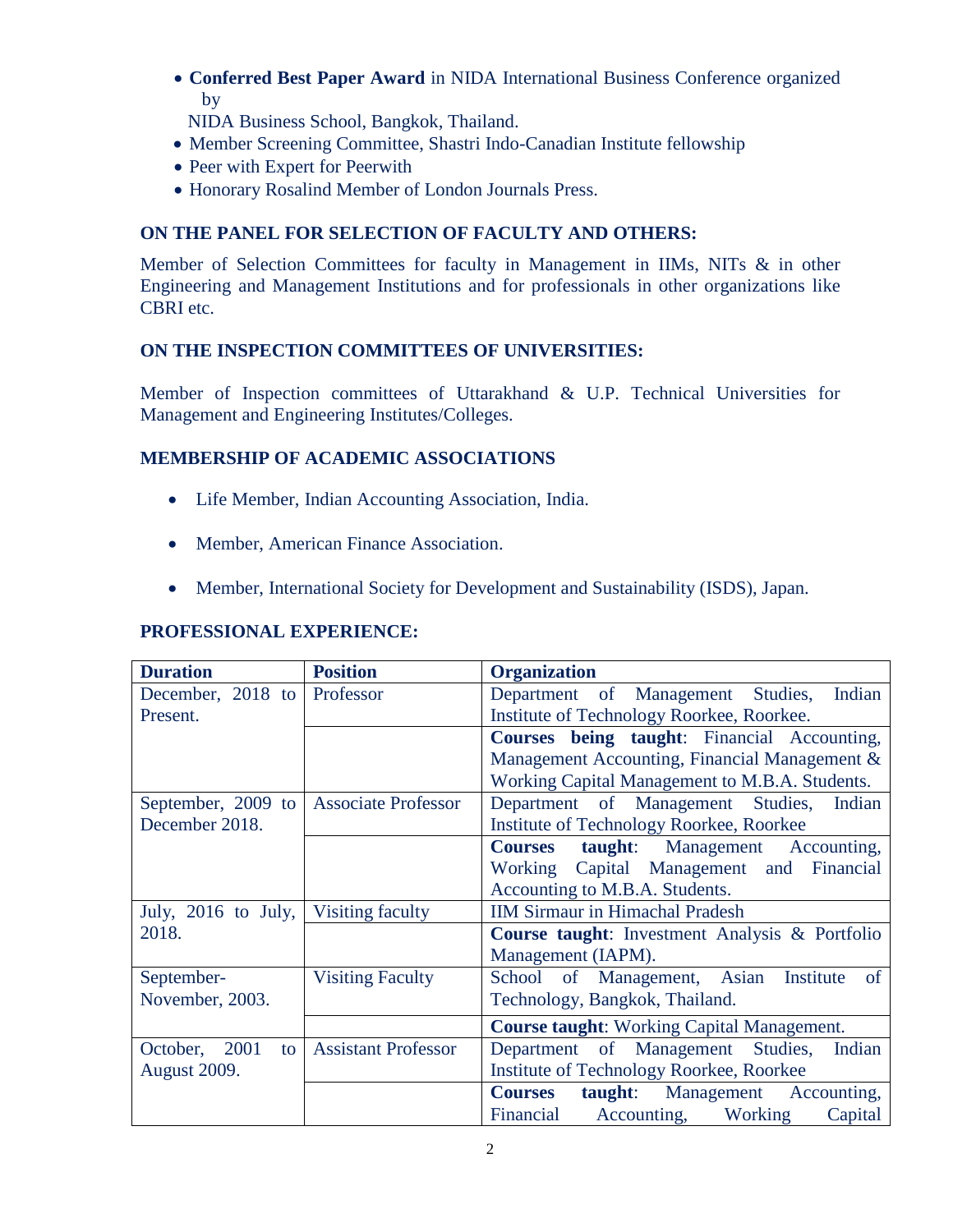|                                         |                     | Management, Project Management and Business<br>Environment to M.B.A. Students. |  |
|-----------------------------------------|---------------------|--------------------------------------------------------------------------------|--|
| July, 1997 to Oct., Assistant Professor |                     | Department of Management, Kurukshetra State                                    |  |
| 2001.                                   |                     | University, Kurukshetra, Haryana.                                              |  |
|                                         |                     | <b>Courses taught:</b> Financial Management, Working                           |  |
|                                         |                     | Capital Management, Financial Accounting,                                      |  |
|                                         |                     | Management Accounting Business Environment,                                    |  |
|                                         |                     | MIS, to M.B.A. students.                                                       |  |
| 1996<br>August,<br>to.                  | Lecturer,<br>(Guest | University Business School, Panjab University,                                 |  |
| May, 1997.                              | Faculty)            | Chandigarh & DAV College sector-10 Chandigarh.                                 |  |
|                                         |                     | <b>Courses taught:</b> International Accounting,                               |  |
|                                         |                     | Management Accounting, Management of Financial                                 |  |
|                                         |                     | Institutions, Financial Accounting.                                            |  |

# **SWAYAM [NPTEL] COURSES OFFERED:**

| Sr. No. | <b>Subject</b>                                    | <b>Term</b>                                   |
|---------|---------------------------------------------------|-----------------------------------------------|
| 1.      | Financial<br>Statement Analysis<br>$\alpha$       | 1. Offered in January to April term, 2017     |
|         | reporting                                         | 2. Re-run in the January to April term, 2018. |
|         |                                                   | 3. Re-run during January to April term, 2019. |
|         |                                                   | 4. Approved for re-run till 2021.             |
| 2.      | <b>Working Capital Management</b>                 | 1. Offered for July to October term, 2018.    |
|         |                                                   | 2. Re-run during July to October term, 2019   |
|         |                                                   | 3. Approved for re-run till 2021.             |
| 3.      | <b>Management Accounting</b>                      | Being run and re-run since July 2019          |
| 4.      | Financial<br>Management<br>for<br><b>Managers</b> | Being run and re-run since January 2020       |

#### **RESEARCH REVIEW AND EDITORIAL DUTIES:**

- 1. **Chief Editor**, International Journal of Finance, ELK Asia Pacific Journals.
- 2. **Editorial Advisory Board Member**, Journal of Qualitative Research in Financial Markets (Emerald publishing).
- 3. **Editorial Board Member,** International Journal of Auditing and Accounting Studies (IJAAS).
- 4. **Editorial Advisory Board Member,** Journal of Management Research and Analysis.
- 5. **Review member of the Editorial Board**, IIMS Journal of Management Science, Journal of IIM Shillong.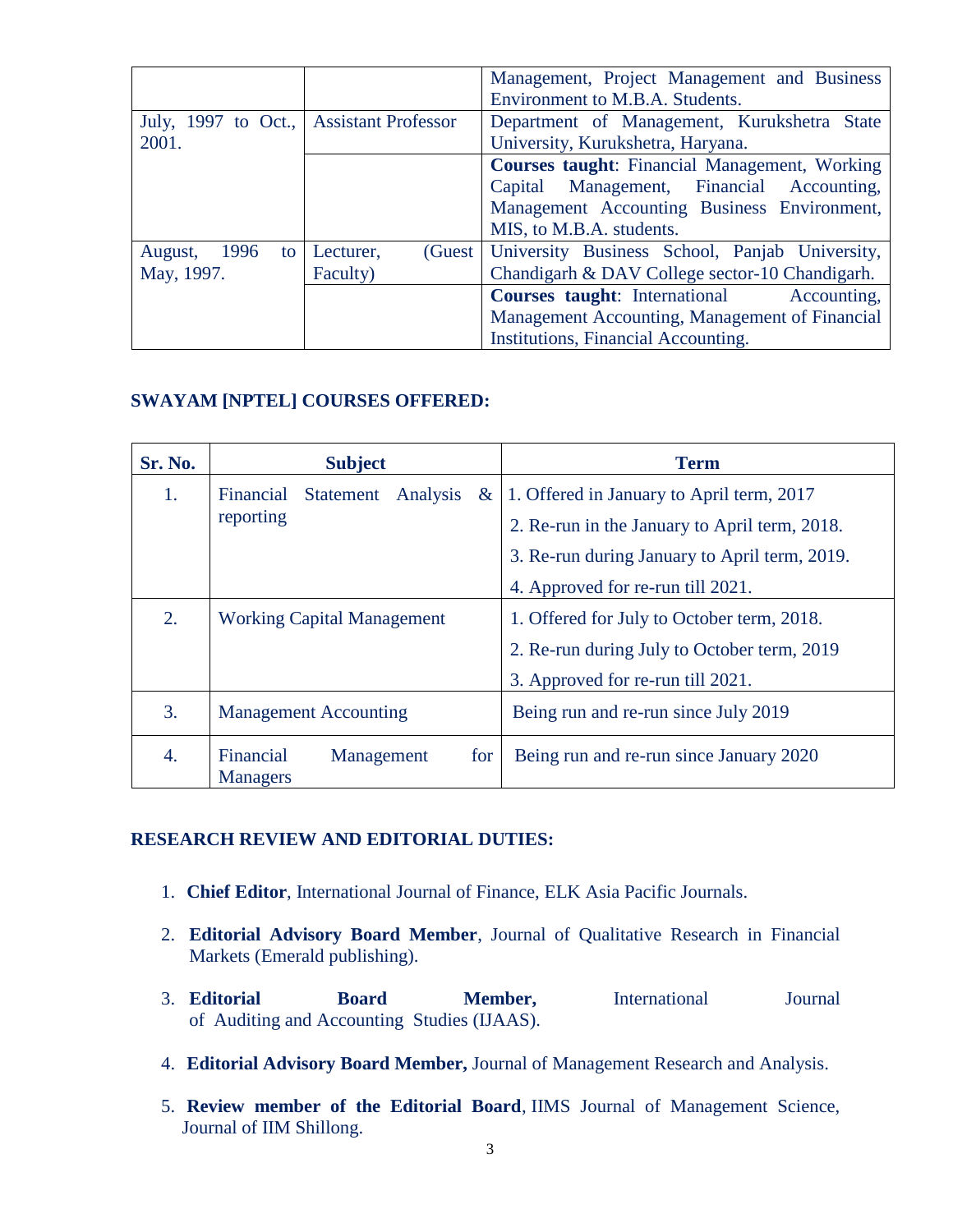#### 6. **Editorial Board Member,** International Journal of Social and Allied Research.

- 7. Reviewer for Shastri Indo-Canadian fellowship.
- 8. Reviewer for Transnational Corporations Review, Taylor & Francis Journal
- 9. Reviewer for 'International Journal of Financial Markets and Derivatives' of Inderscience Publishers.
- 10. Reviewer for Journal of 'Managerial Finance' of Emerald Publishing.
- 11. Reviewer for Journal of 'Risk Finance' of Emerald Publishing.
- 12. Reviewer for Qualitative Research in Financial Markets of Emerald Publishing.
- 13. Reviewer for Journal of Applied Accounting Research of Emerald Publishing.
- 14. Reviewer for 'International Journal of Productivity and Performance Management' of Emerald Publishing.
- 15. Reviewer for 'Corporate Governance: An International Review', an International Journal of Blackwell Publishing.
- 16. Reviewer for 'TQM Journal' of Emerald Publishing.
- 17. Reviewer for 'Journal of Engineering, Design and Technology' of Emerald Publishing
- 18. Reviewer for 'Asia-Pacific Journal of Business Administration' of Emerald Publishing
- 19. Reviewer for the 'International Journal of Emerging Markets' of Emerald Publishing
- 20. Reviewer for the 'Journal of Advances in Management Research' of Emerald Publishing in association with Department of Management Studies, IIT Delhi.
- 21. Editorial Committee Member, 'International Journal of Business and Management' published by Canadian Center of Science and Education, Toronto, Canada.
- 22. Reviewer for the Journal 'Facilities' of Emerald Publishing
- 23. Reviewer for the 'African Journal of Business Management'
- 24. Reviewer for the Journal 'Studies in Economics & Finance' of Emerald Publishing
- 25. Reviewer for the Journal 'Decision', the Journal of IIM Kolkata
- 26. Reviewer for the 'Managerial Audit Journal' of Emerald Publishing
- 27. Reviewer for 1st, 2nd and 3rd PAN IIT International Conference on Financial Markets and Corporate Finance (ICFMCF) organised at IIT Madras in 2016, IIT Kharagpur in 2017 and IIT Kanpur in 2018.
- 28. Reviewer for the conference papers for 'Annual International Conference, organized by Information Resource Management Association (IRMA), USA', during May, 2006 at Washington, USA and in Vancouver, Canada in 2007.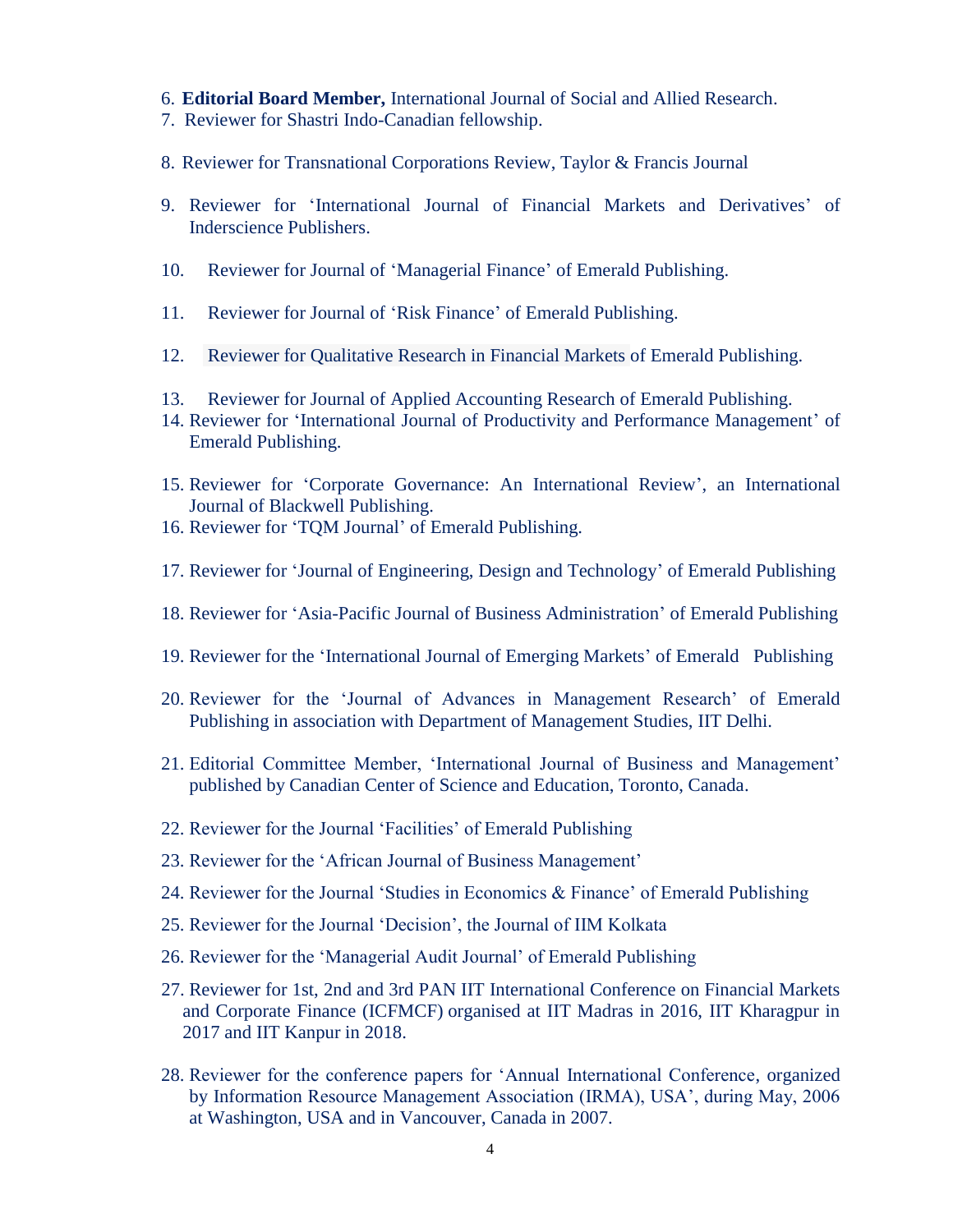29. Progamme Committee Member for 'International Conference organized by IRMA, USA', in May, 2006 and in Vancouver, Canada in 2007.

#### **BOOKS REVIEWED:**

- 1. Reviewed book entitled **Management Accounting** written by Khan & Jain and published by TATA McGraw Hill Publications 3rd Edition.
- 2. Reviewed book entitled **Strategic Financial Management** of Pondicherry University.

### **RESEARCH PAPERS & PUBLICATIONS:**

#### *Refereed International Journals*

- 1. Bathla S. & Sharma A.K., (2021), "Gauging the impact of IFRS converged IND-AS on the Indian financial reporting system". *Accountancy, Business and the Public Interest.* **Forthcoming**
- 2. Bathla S. & **Sharma A.K**., (2020) "International financial reporting system in India & China: past, present & IFRS?", *International Journal of Accounting, Auditing and Performance Evaluation,* Indersceince*,* **Scopus Indexed** and ABDC Listed, Vol. 16, Nos. 2/3, pp 130-148**.**
- 3. [Chahal,](https://journals.sagepub.com/doi/full/10.1177/2632962X20960824) H. & Sharma, A.K. (2020) "Family Business in India: Performance Challenges and Improvement Measures", *Journal of New Business Ventures*, Sage Journals,  $1(1-2)$  pp  $9-30$ .
- 4. Kumari R. & **Sharma A. K.,** (2019) "Why India Still Fighting for First FDI Recipient Country?", International Journal of Business and Globalization, Indersceince*,* **Scopus Indexed** and ABDC Listed, Vol.23, No.4, pp 549-567**.**
- 5. Bansal N. & **Sharma A.K.**, (2019) "Corporate governance and frim performance in an emerging economy context: new evidence from India", International Journal of Comparative Management, Vol.2, No.2, pp 123-147.
- 6. Kumari A. & **Sharma A. K**., (2018) "Causal relationship between electricity consumption, foreign direct investment and economic growth in India", *The Electricity Journal, Elsevier (Science Direct),* Impact Factor - 0.619, SCI mago Journal Rank (SJR) - 0.498, **Scopus Indexed,** [Vol.31, No.7](http://www.inderscience.com/info/inarticletoc.php?jcode=ijbg&year=2018&vol=20&issue=3), pp 33-38 **.**
- 7. Kumari R. & **Sharma A.K**. (2018) "Long term relationship between population health, FDI and economic growth: new empirical evidence", International *Journal of Business and Globalization, Indersceince,* **Scopus Indexed** and ABDC Listed, [Vol.20, No.3,](http://www.inderscience.com/info/inarticletoc.php?jcode=ijbg&year=2018&vol=20&issue=3) pp 371-393.
- 8. Bajpai S. & **Sharma A.K**. (2018) "An Empirical Test of the Select Multifactor Asset Pricing Models with GMM " *International Journal of Business Innovation and research (Inderscience),* **Scopus Indexed** & ABDC Listed, Vol. 15 No.3, pp.357 - 380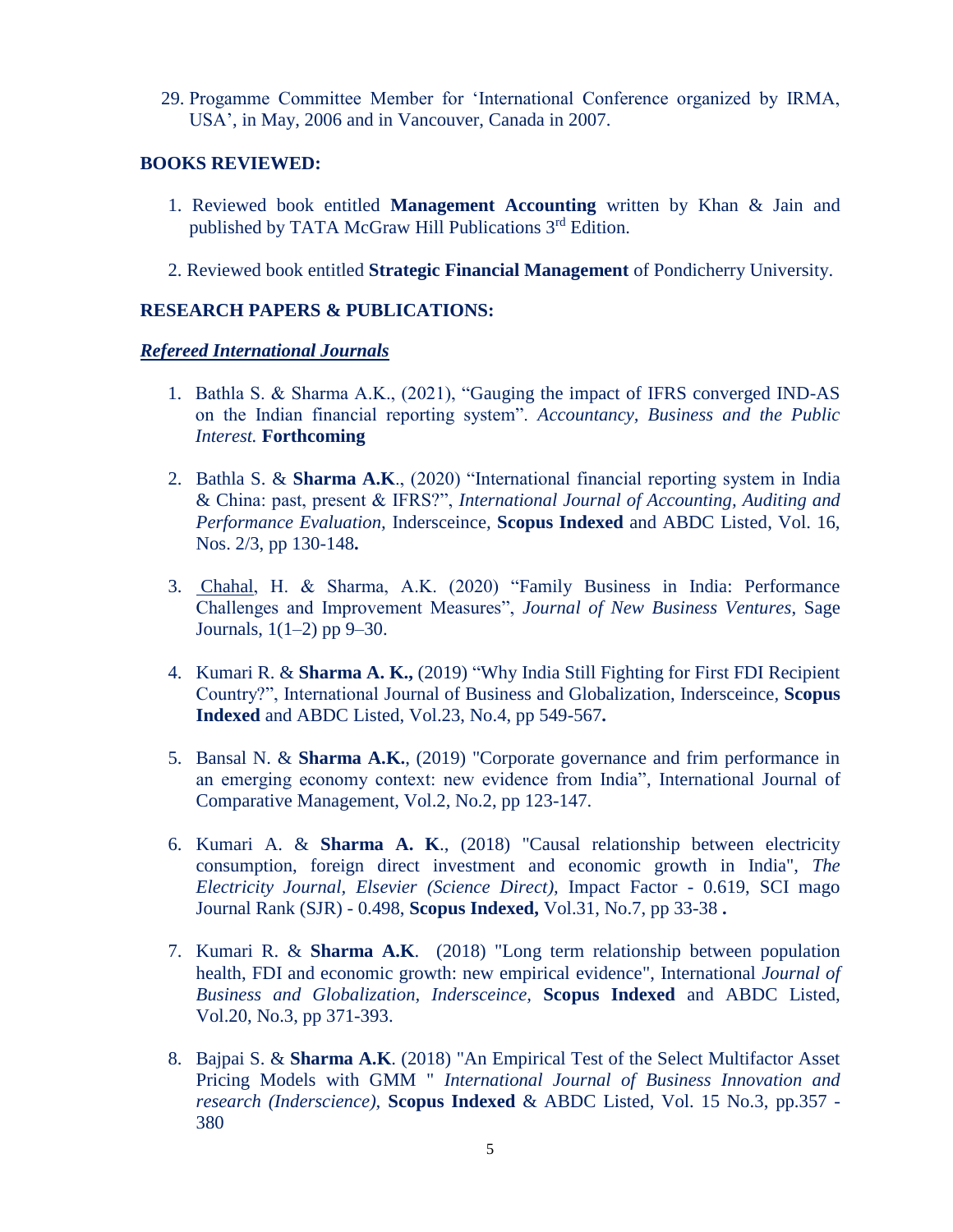- 9. Singh, A. & **Sharma A.K**. (2016) "Study on liquidity of the Indian banks: An empirical analysis of the scheduled commercial banks" *International Journal of Business Excellence (Inderscience)*, **Scopus Indexed** & ABDC Listed, Vol.15, No.1, pp.18 - 39
- 10. Kumari, A. & **Sharma A.K**., (2017) "Infrastructure financing and development: A bibliometric review", International Journal of Critical [Infrastructure](http://www.sciencedirect.com/science/journal/18745482) Protection, Elsevier (Science Direct). **Impact Factor 2.225**, **Scopus Indexed**, [Vol.](http://www.sciencedirect.com/science/journal/18745482/16/supp/C) 16, March, pp 49–65 **Most downloaded Paper**. (https://www.journals.elsevier.com/internationaljournal-of-critical-infrastructure-protection)
- 11. Kumari, A. & **Sharma A.K**., (2017) "Physical & social infrastructure in India & its relationship with economic development" *World Development Perspective*, *Elsevier (Science Direct)* No. 5, pp30-33*.*
- 12. Kumari R. & **Sharma A.K.** (2017) "Determinants of foreign direct investment in developing countries: A panel data study" *International Journal of Emerging Markets*. *(Emerald)* ESCI, **Scopus Indexed** & ABDC Listed Vol.12. Issue 4, pp 658- 682.
- 13. Yadav P. & **Sharma A.K**. (2016) "Financial Inclusion for sustainable development of agriculture - A state level analysis of outreach and usage of financial services" *International Journal of Economic Research,* **Scopus Indexed**, Vol.13, No.4 pp 1465-79
- 14. Dhochak M. & **Sharma A.K**. (2016), "Identification and prioritization of factors affecting venture capitalists' investment decision-making process: An analytical hierarchal process (AHP) approach", *Journal of Small Business and Enterprise Development (Emerald),* ESCI & **Scopus Indexed**, Vol. 23, No. 4 pp 964-83.
- 15. Singh, A. & **Sharma A.K**., (2016) "An Empirical Analysis of macroeconomic and bank-specific factors affecting liquidity of Indian Banks", *Future Business Journal*, *Elsevier (Science Direct)* Vo.2 Issue 1 pp 40-53, June.
- 16. Kumari, A. & **Sharma A.K**., (2016) "Analyzing the causal relations between electric power consumption and economic growth in India", *The Electricity Journal, Elsevier (Science Direct),* Impact Factor - 0.619, SCImago Journal Rank (SJR) - 0.498, **Scopus Indexed** Vol.29 No. 4. pp 28-35, May.
- 17. Dhochak M. & **Sharma A.K**. (2016), "Integration of factors affecting Venture Capitalists' investment decision: An Interpretive structural modeling (ISM) approach" *International Journal of Management and Decision Making (Inderscience),* **Scopus Indexed** & ABDC Listed, Vol.15 No.1**.** pp 38-52.
- 18. Yadav P. & **Sharma A.K**. (2016) "Financial inclusion in India: An application of TOPSIS" *Humanomics (Emerald),* **Scopus Indexed** & ABDC Listed Vol. 32 No. 3, pp.328 - 351.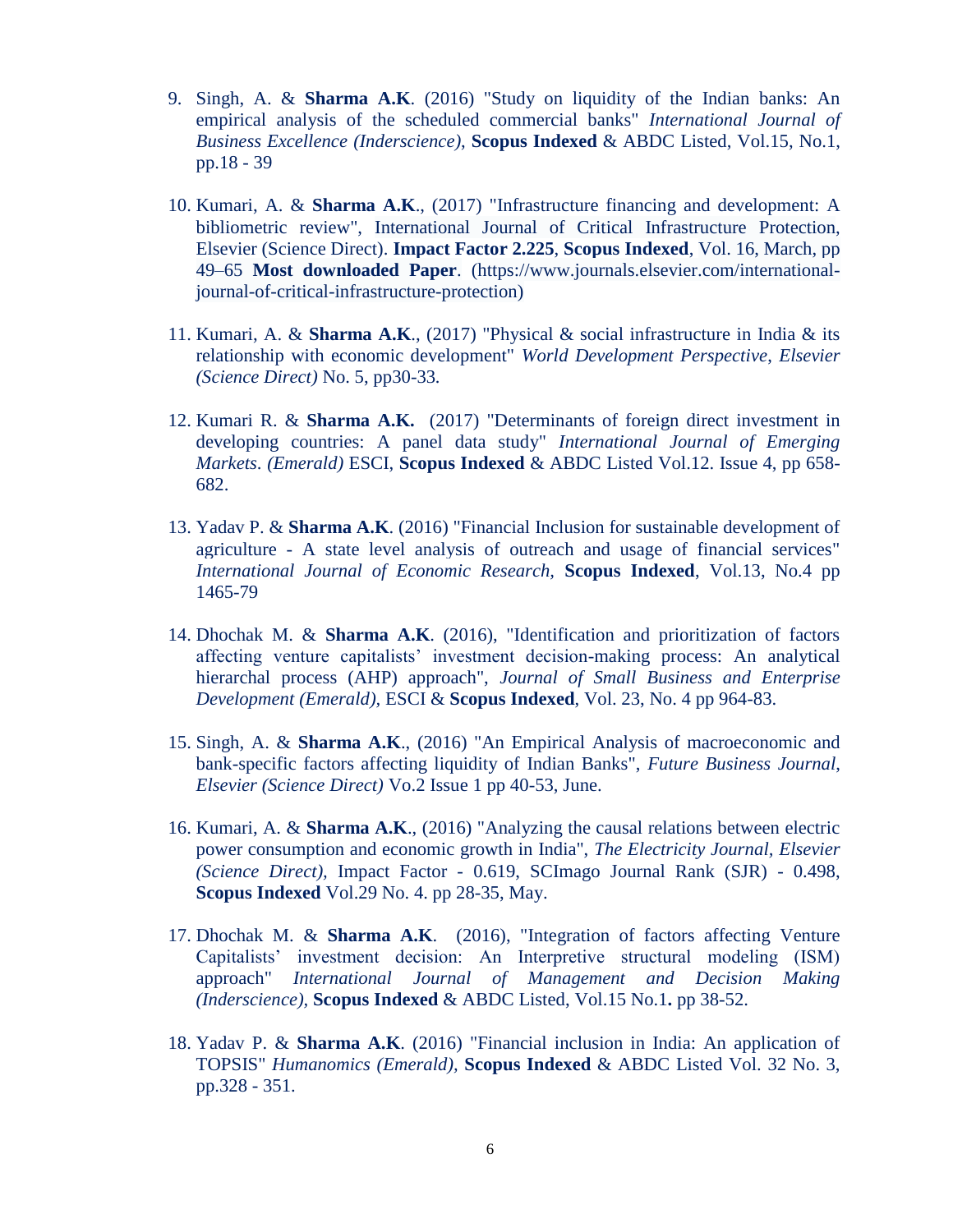- 19. Bansal N. & **Sharma A.K.**, (2016) "Audit Committee, Corporate Governance and Firm Performance: Empirical Evidence from India"**,** *International Journal of Economics and Finance*, *Canadian Centre of Science and Education,* (ABDC Listed), Vol.8 No.3. pp.103-116.
- 20. Chadha S. & **Sharma, A. K**. (2016) "An empirical study on capital structure in Indian manufacturing sector" *Global Business Review (Sage),* **Scopus Indexed,** ESCI & ABDC Listed, Vol. 17, issue 2, pp. 411-424, April**.**
- 21. Bajpai S. & **Sharma A.K**. (2016) "Capital Asset Pricing Model & Sub-prime crisis: Evidences from Indian Equity Market" *International Journal of Indian Culture and Business Management (Inderscience),* ESCI, ABDC Listed Vol. 14. No1.pp 65-93, November.
- 22. Goel U. & **Sharma A.K.** (2016) "Measuring Efficiency of Working Capital Management: A Two-Stage Data Envelopment Analysis Approach*" International Journal of Business Excellence (Inderscience),* **Scopus Indexed** & ABDC Listed Vol.10 Issue 4. pp 523-544.
- 23. Dhochak M. & **Sharma A.K.** (2015), "Using interpretive structural modeling in Venture Capitalists' decision-making process", *Decision (Springer),* ESCI Vol.43, No.1., pp 53-65.
- 24. Goel U. & **Sharma A.K.** (2015) **"**Analysing Efficiency Change in Working Capital Management using Malmquist Productivity Index*" Journal of Information & Optimization Sciences* (*Taylor & Francis),* ESCI, Vol.36. No.6, pp 595-616.
- 25. Goel U. & **Sharma A.K.** (2015) "Working capital management efficiency in Indian manufacturing sector: trends and determinants" *International Journal of Economics and Business Research (Inderscience),* Vol. 10 No. 1, pp. 30-45. **Scopus Indexed** & ABDC Listed**.**
- 26. Yadav P. & **Sharma A.K**. (2015) "Agriculture credit in developing economies: A review of relevant literature" *International Journal of Economics and Finance*, *Canadian Centre of Science and Education* (ABDC Listed), Vol.7 No.12, December.
- 27. Dhochak M. & **Sharma A.K.** (2015), "Impact of global financial crisis on Indian venture capital firms: An empirical evaluation", *Journal for International Business and Entrepreneurship Development (Inderscience),* ESCI, ABDC Listed, Vol. 8, No. 4 pp. 330-345.
- 28. Kumari R. & **Sharma A.K.** (2015) **"**Trends and Determinants of Foreign Direct Investment in India: A Study of the Post-Liberalization Period" South *Asian Journal of Management,* ABDC, Volume 22, No. 3, Jul - Sep. pp 96-121.
- 29. Seth N. & **Sharma, A. K**. (2015) "International stock market efficiency and integration: evidences from Asian and US markets" *Journal of Advances in Management Research (Emerald),* **,** Vol. 12, Issue 2. pp88-106, **Scopus** & ESCI indexed.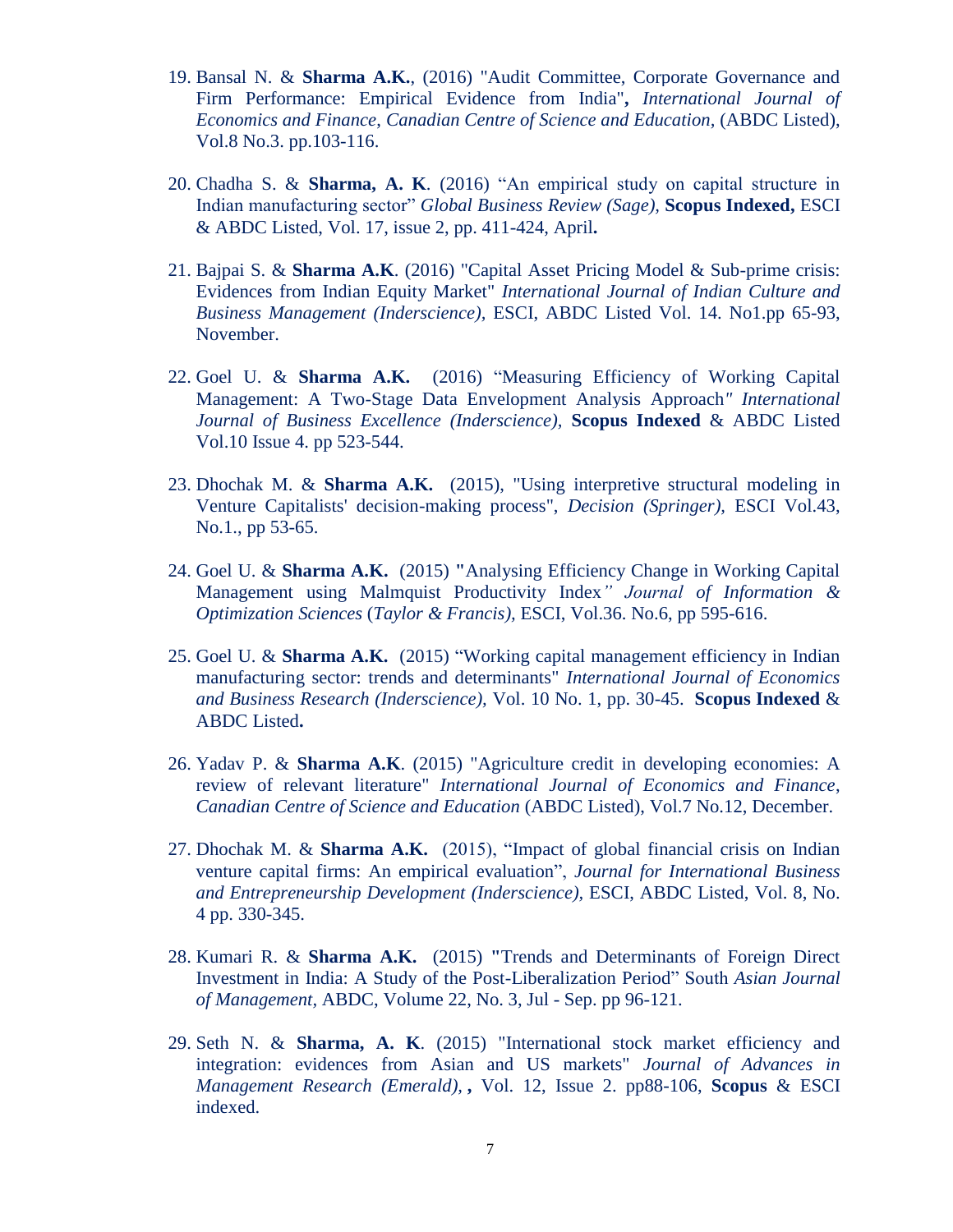- 30. Sharma D. & **Sharma A.K.,** (2015) **"**Influence of turbulent macroeconomic environment on productivity change of banking sector: empirical evidences from India*", Global Business Review (Sage Publications),* **Scopus Indexed** & ABDC Listed**,** Vol. 16, Number 3, May-June, pp. 439-462.
- 31. Chadha S. & **Sharma, A. K**. (2015) "Determinants of capital structure: an empirical evaluation from India" *Journal of Advances in Management Research (Emerald),* **Scopus** & ESCI indexed, Vol. 12, No.1, pp. 3-14.
- 32. Goel U., Bansal N. & **Sharma A.K.** (2015) "Impact of corporate governance practices on working capital management efficiency: a structural equation modeling approach" *Indian Journal of Finance,* **Scopus Indexed**, Vol. 9, Number 1, January, pp. 38-48. **(Impact Factor - 2.639)**
- 33. Balon V., **Sharma A.K** and Barua M.K. (2014) "Assessment of barriers in green supply chain management using ISM: a case study of the automobile industry in India" *Global Business Review (Sage Publications),* **Scopus Indexed** & ABDC Listed**,** Vol.17 No.1. pp.116-135.
- 34. Tyagi R., **Sharma A.K** and Agrawal V. (2013) "Critical factors of CSR in India: an empirical evaluation" *International Journal of Management & Information Technology* Vol.4, No. 3. pp 369-387. [Impact factor 1.317.](http://cirworld.org/if)
- 35. Sharma D., **Sharma A.K.** & Barua, M.K., (2013) "Efficiency and productivity of banking sector – a critical analysis of literature and design of conceptual model", *Qualitative Research in Financial Markets (Emerald),* ESCI & **Scopus indexed** & ABDC Listed, Vol.5, No. 2.
- 36. Sharma D., **Sharma A.K**. & Barua M.K., (2012) "Predicting the probabilities of most and least efficient banks: data envelopment analysis and logit regression approach", *Asia Pacific Journal of Finance and Risk Management*, Vol.3 No. 3. pp 987-1000. Impact Factor 2.137.
- 37. **Sharma A. K.** & Kumar, S., Singh R. (2012) "Value relevance of financial reporting and its impact on stock prices: evidence from India", *South Asian Journal of Management*, ABDC, Vol.19, Issue No. 2, April-June pp 60-77.
- 38. **Sharma, A.K.** & Seth N. (2012) "Literature review of stock market integration: a global perspective", *Qualitative Research in Financial Markets (Emerald),* ESCI & **Scopus indexed** & ABDC Listed*,* Vol. 4 Issue. 1, pp 84-122.
- 39. Vasisth, A. & **Sharma, A.K.** (2012) "Indian financial market regulation: a dialectic model" *Journal of Economics & Business, Elsevier (Science Direct),* **Scopus Indexed** & ABDC Listed, Volume 64, Issue 1, January-February pp 77-89. Impact Factor 0.822.
- 40. Kumar, S. & **Sharma A. K.** (2011) **"**Association of EVA and accounting earnings with market value: evidence from India**"** *Asia-Pacific Journal of Business Administration (Emerald***) Scopus Indexed** & ABDC Listed**,** Vol. 3 No. 2, October, pp 83-96.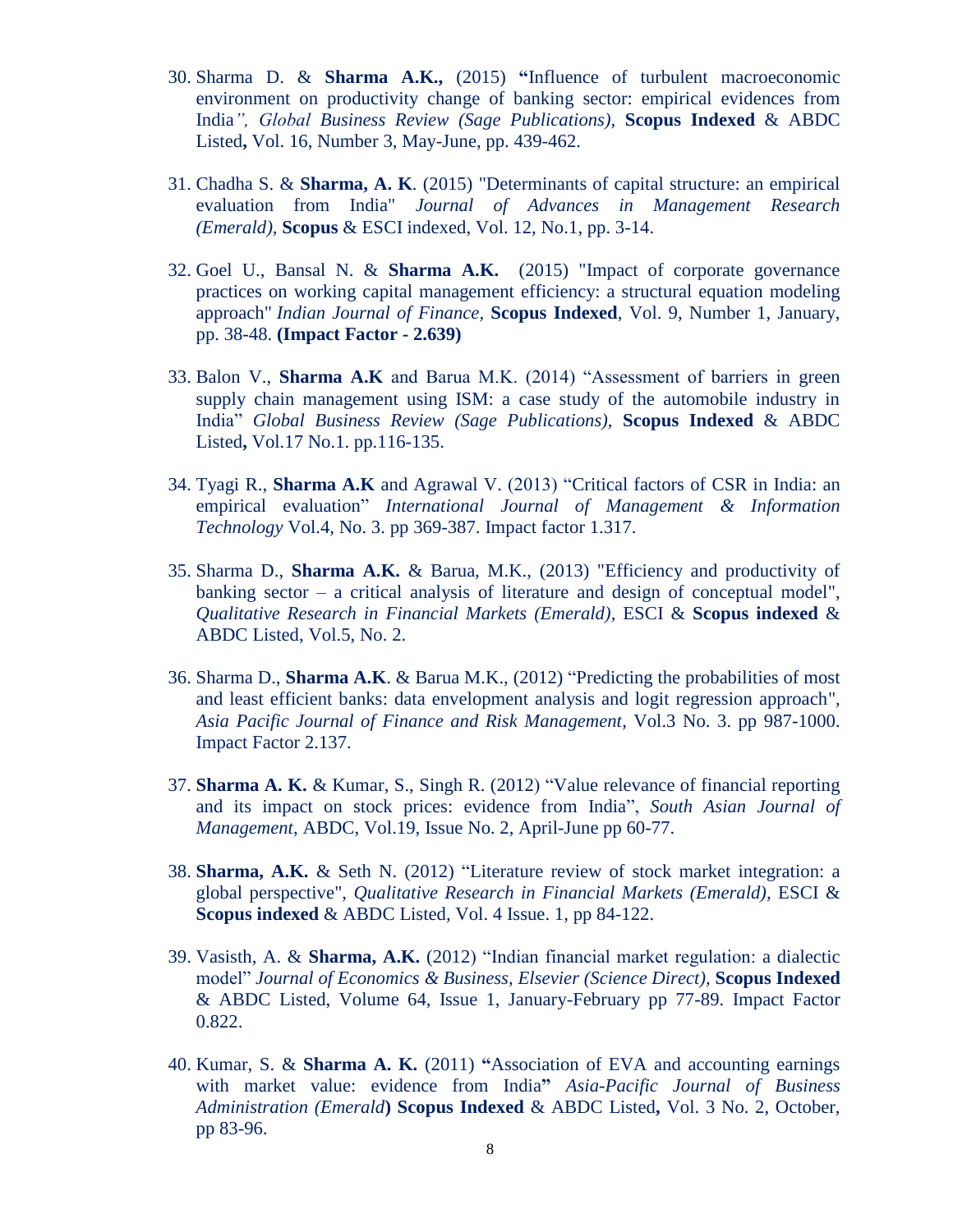- 41. Kumar S. & Sharma**, A.K.** (2011) "Further evidence on relative and incremental information content of Eva and traditional performance measures from select Indian companies", *Journal of Financial Reporting & Accounting (Emerald)* ABDC Listed Vol. 9 No. 2, pp. 104-118.
- 42. **Sharma A. K.** & Kumar, S., (2011) "Effect of working capital management on firms' profitability- empirical evidence from India", *Global Business Review (Sage Publications)* **Scopus Indexed** & ABDC Listed*,* Vol. 12, Number 1, February pp. 159-73.
- 43. **Sharma A. K.** & Kumar, S., (2010) "Economic value added (EVA) literature review and relevant issues", *International Journal of Economics and Finance, Canadian Center of Science & Education* (ABDC Listed)**,** Vol. 2, No. 2, May, pp 200 -220.
- 44. **Sharma A. K.** & Upwanshi A, (2009) "Agriculture credit: organisation, problems and challenges in India", *The Asian Economic Review, The Journal of Indian Institute of Economics*, Vol. 51, No.2, pp 291-310.
- 45. **Sharma A. K.** & Vohra E., (2009) "Critical evaluation of road infrastructure in India – a cross country view"**,** *Journal of Engineering Construction and Architectural Management (Emerald) SSCI,* **SCIE & Scopus Indexed,** Impact factor 1.561**,** Vol. 16, No. 1, pp 73-91.
- 46. **Sharma A. K.** & Vohra E., (2008) "FDI in electricity sector: The Indian perspective", *The Electricity Journal, Elsevier (Science Direct)* **Scopus Indexed,** Vol. 21, Issue 7, 1040-6190, Aug./September, pp 63-79. Impact Factor - 0.674, SCImago Journal Rank (SJR) - 0.498.
- 47. **Sharma A.K.** & Talwar B., (2007) "Evolution of 'universal business excellence model' incorporating vedic philosophy" *Measuring Business Excellence (Emerald*), **Scopus Indexed** & ABDC Listed, Vol.11, No.3, pp 04-20.
- 48. **Sharma A. K.** & Vasisth, A., (2007) "Dynamics and regulatory system of Indian financial markets: a dialectic view", *Journal of Financial Regulations and Compliance (Emerald*), **Scopus indexed** & ABDC Listed, Vol.15, No.3, pp 275-302.
- 49. **Sharma, A.K.** & Vasisth, A., (2007) "Weather derivatives: risk hedging prospects for Indian agriculture and power sectors", *Journal of Risk Finance (Emerald*) **Scopus & ESCI Indexed** & ABDC Listed, Vol.8, No.2, pp 112-132.
- 50. **Sharma A.K.,** (2006) "Financial leverage and firms' value a study of capital structure of selected manufacturing sector firms in India", *The Business Review, Cambridge*, USA, Vol. 6, No.2, December, pp 70-76 `
- 51. **Sharma A.K.,** (2005) **"**Regulatory and statutory mechanism for mergers and acquisitions in India", *International Journal of Management Sciences*, Vol. 1, No.2, 2005, pp 26-45.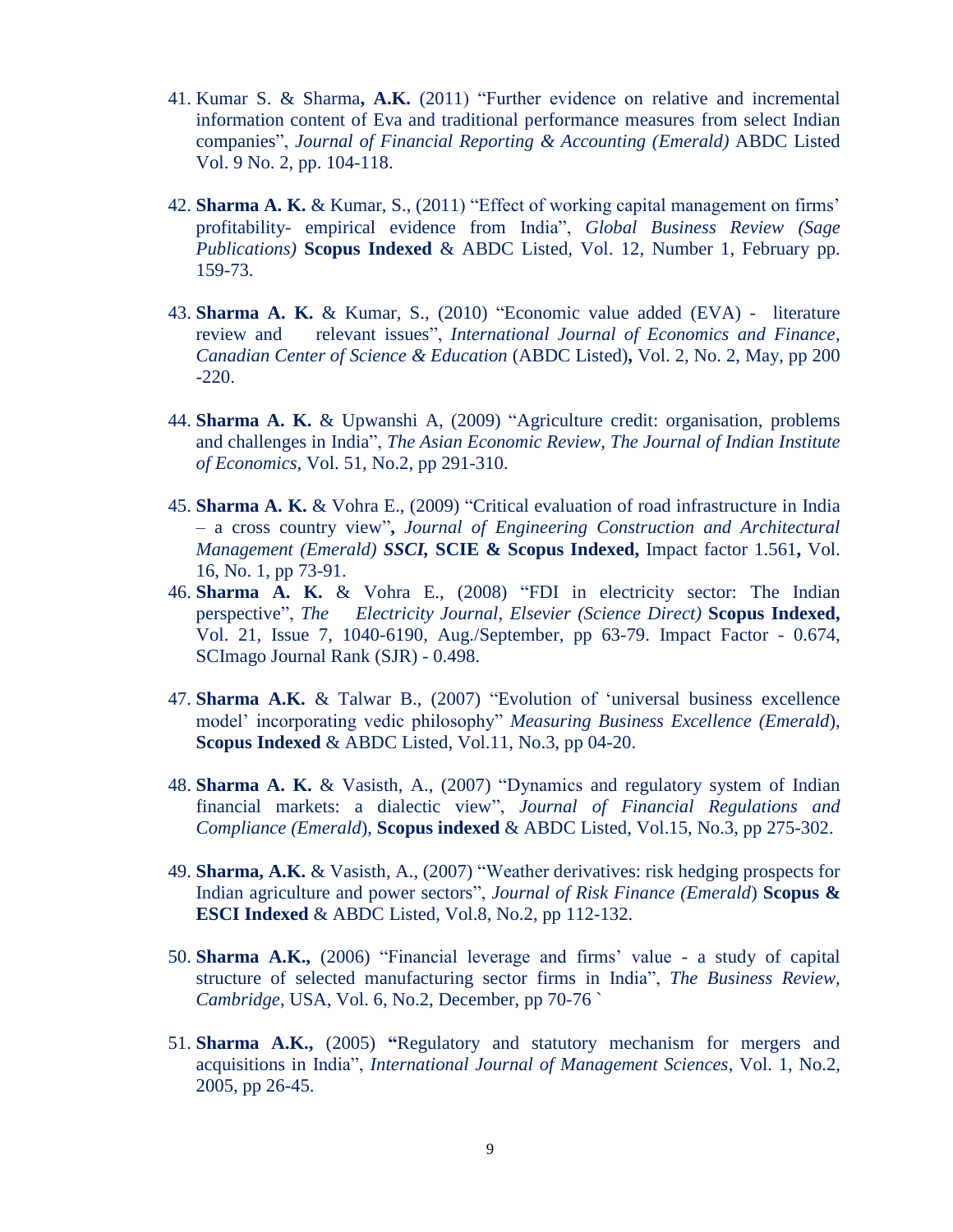- 52. **Sharma A.K.** & Talwar B., (2005) "Corporate social responsibility modern vis-àvis vedic approach", *Measuring Business Excellence (Emerald***) Scopus Indexed** & ABDC Listed, Vol. 9 No. 1, pp 35-45.
- 53. **Sharma, A.K.** & Vasisth, A., (2005) "Regulatory mechanism for financial markets emerging trends and managerial implications" *DIAS Technology Review - International Journal for Business & IT*, Vol.2, No.1, April-September, pp 40-50.
- 54. **Sharma A. K.** & Talwar B., (2004) "Business excellence enshrined in vedic (hindu) philosophy", *Singapore Management Review*, **Scopus Indexed**, Vol.26, No.1, First half, pp 1-19.

#### *Refereed National Journals*

- 55. Chahal H. & **Sharma A.K., (2020) "**Family Business in India: Performance, Challenges and Improvement Measures", **Journal of New Business Ventures**, a journal of SJMSOM, IIT Bombay, Vol. 1, No.1-2, pp 9-30.
- 56. Chadha S. & **Sharma, A. K.** (2015) "Capital Structure and Firm Performance: Empirical Evidence from India", *Vision (MDI Gurgaon)* **Scopus Indexed** Vol. 19 No. 4 pp 295-302**.**
- 57. Bajpai S. & **Sharma, A.K**., (2015) "Capital Asset Pricing Model and Industry Effect: Evidence from Indian Market", *The IUP Journal of Financial Risk Management,* Vol. XII, No.2, June pp 30-40.
- 58. Goel U., & **Sharma A.K**. (2014) "A DEA based approach to working capital management efficiency", *Indore Management Journal (IIM Indore),* Vol.6, No.1, January-June. pp. 1-12. Impact Factor 2.9638.
- 59. **Sharma, A.K**. & Seth N. (2011) "Impact of recent financial crisis on stock market efficiency: empirical evidences from Indian stock markets", *Indore Management Journal (IIM Indore)* Vol. 2. Issue 4 January-March, pp. 27-39. Impact Factor 2.9638.
- 60. **Sharma, A.K**. & Seth N. (2011) "Testing week form market: a study of selected indices of national stock exchange (NSE)" *IIM Shillong Journal of Management Science*, Vol. 2. No. 2, July-December pp. 215-229.
- 61. **Sharma A. K**. & Kumar, S., (2010) "Effectiveness of economic value added (EVA) and conventional performance measures – Evidences from India" *IIM Shillong Journal of Management Science*, Vol. 1. No. 1. January-June, 2010, pp. 60-78.
- 62. **Sharma A. K**. & Tyagi R.., (2010) "CSR and global compact: The Indian perspective*", The IUP Journal of Corporate Governance*, Vol. IX. No. 3. July, pp. 38 – 68.
- 63. **Sharma A.K**. (2005) "Management education in globalized India answering the challenge of change", *IBAT Journal of Management,* Vol.2, No.1, July, 2005, pp 76- 92.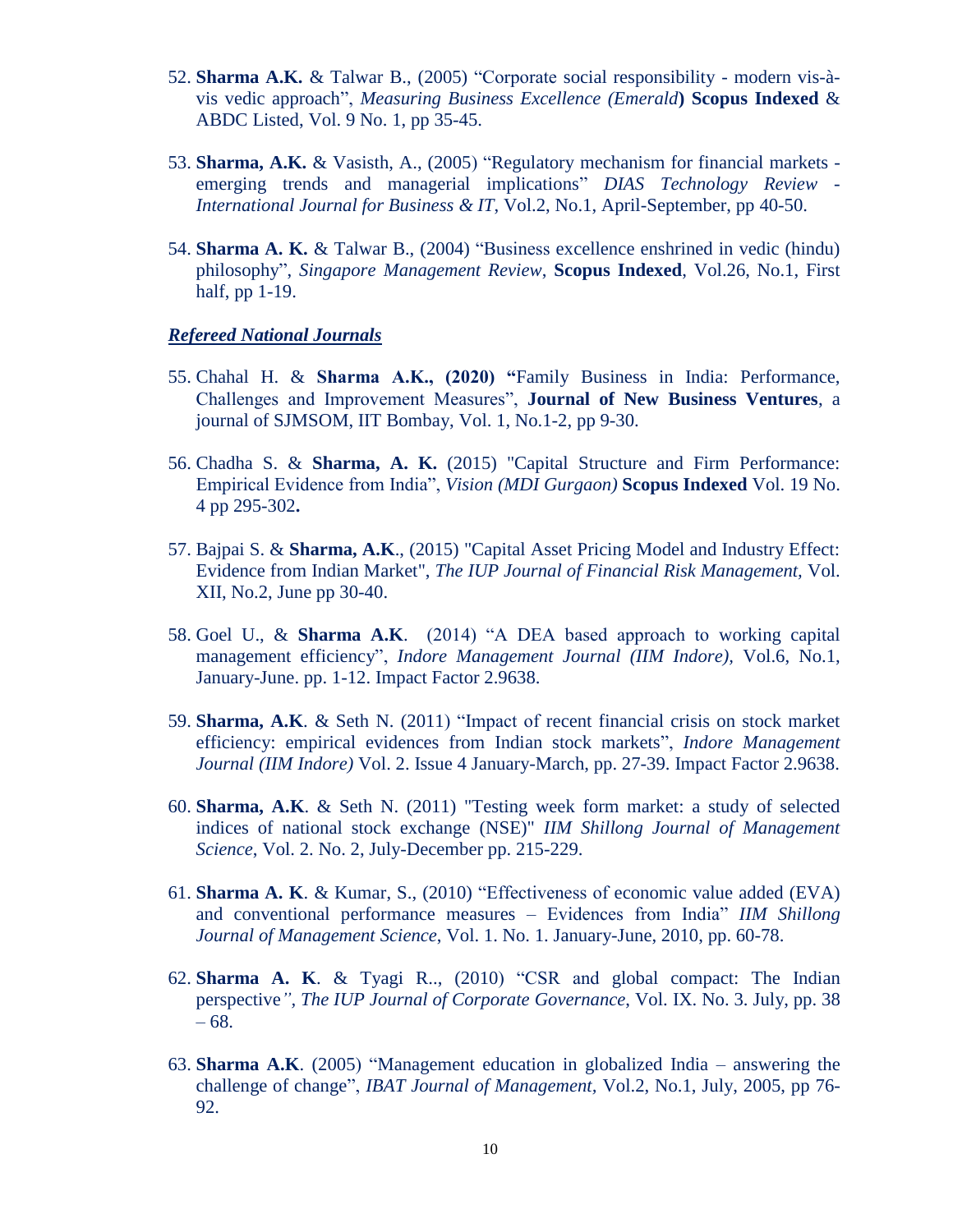- 64. **Sharma, A.K**. & Vasisth, A., (2004) "Regulation of financial market: major trends and issues", *Synthesis*, Vol.2, No.1, July December, pp 1-21.
- 65. Talwar B., **Sharma A.K.,** (2005) "Strategic leadership, outsourcing and competitiveness: a new out-look" *Gurukul Business Review*, Vol. 1, Spring, pp 147- 153.
- 66. **Sharma, A.K**., (2002) "Conceptual framework for revival strategy of a sick company – a case study", *PARADIGM*, Vol. 6, No. 2, July-Dec., pp 72-86.
- 67. Bhattacharyya, S.K., Rahman, Z. and **Sharma, A.K**. (2002) "How Do Prospective Candidates Evaluate a Business School", *PARADIGM*, Vol. 6, No. 2, July-Dec., pp 11-21.
- 68. **Sharma A.K** & Kumar R., (2002) "Rural marketing in Haryana some strategic aspects". *KAUTILYA-Haryana Economic Journal*, Vol. XXI, No.1-2, pp 47-50.
- 69. **Sharma, A.K**., (2000) "Corporate restructuring of public sector some contesting issues", *Indian Journal of Public Enterprise*, Vol.- 16, No.-29, December, pp 36-44.
- 70. Kumar M. & **Sharma A.K**., (2000) "The changes in the business environment: challenges for the financial mangers", *Indian Management*, December, pp 67-68.
- 71. **Sharma, A.K**. & Kumar R. (1999) "Restructuring in Crompton Greaves Ltd. a model for restructuring of public sector undertakings", *Indian Journal of Public Enterprises*, Vol.- 15, No.-27, December, pp 91-100.
- 72. Gupta R.K. & **Sharma A.K**., (1993) "Organizational effectiveness: a case study of housing board Haryana", *Indian Journal of Public Enterprises***,** Vol. - 8, No.-15, December, pp 88-95.

#### *Refereed Conference Papers*

- 73. Gupta, A. & Sharma A.K., (2022) "A bibliometric review of PPP in infrastructure sector: An application of Meta-Analysis", paper accepted for INDAM conference to be held at IIM Rohtak during January 7-9, 2022.
- 74. Gupta S., & Sharma A.K., (2022) "Performance Analysis of India's Listed Infrastructure Firms: An Empirical Evaluation", paper accepted for INDAM conference to be held at IIM Rohtak during January 7-9, 2022.
- 75. Chahal H. & **Sharma A.K**., (2021) "Family business: relevant aspects & contributions to the world economy" Paper presented at IFERA 2021 conference organized on *Family Business: A Model for the New World*, June 14-25, 2021 (Virtual edition)
- 76. Chahal H. & **Sharma A.K**., (2019) "Financial performance of the top Indian family businesses: a trend analysis", Paper presented in the Sixth Biennial Conference of the Indian Academy of Management (INDAM 2020) held at Indian Institute of Management Tiruchirappalli during January 2-4, 2020.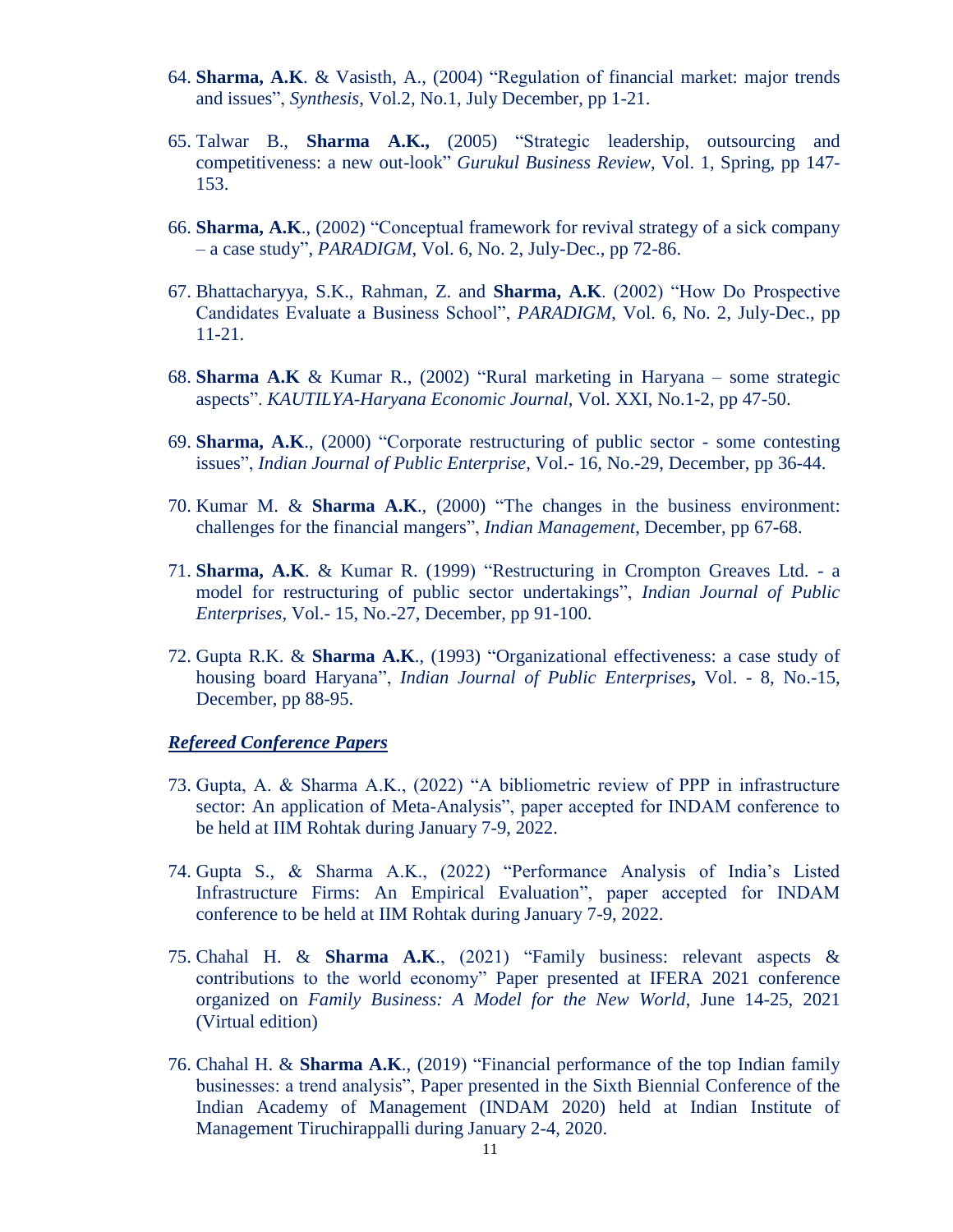- 77. Barua, Ronil & **Sharma, A.K**., (2019) "Optimal Asset Allocation of Sectoral Portfolios: Comparing the Mean-Variance, Conditional Value-at-Risk and Black-Litterman Approaches", Paper presented in India Finance Conference held at IIMA during December 19-21, 2019.
- 78. Singh, A. & **Sharma, A. K**., (2019) "Impact of size structure on liquidity determinants and their association with Indian banks' liquidity" paper presented in the Future of Indian Banking conference jointed organised by EGROW Foundation & NITI Aayog, New Delhi on February 22, 2019.
- 79. Kumari, R. & **Sharma, A.K**., (2018) "Is there any relationship among FDI, trade openness and economic growth in India? An empirical analysis" paper presented in International Conference on Financial Markets & Corporate Finance (ICFMCF) organized by Department of Industrial & Management Engineering, IIT Kanpur, July 12-14.
- 80. Singh, A. & **Sharma, A. K**., (2018) "How macroeconomic and bank specific factors influence bank Liquidity in normal and crisis situations" paper presented in International Conference on Financial Markets & Corporate Finance (ICFMCF) organized by Department of Industrial & Management Engineering, IIT Kanpur, July 12-14.
- 81. **Sharma A.K**. & Dhochak M., (2017) "Application of fuzzy analytical hierarchal process in multi-criteria decision-making of venture capitalists: evidence from emerging markets" paper presented in the *International Conference on Business, Internet, and Social Media (BISM)* at Tokyo, Japan, August 16-18.
- 82. Jose S.M. & **Sharma A.K**. (2017) "Strategic green service quality assessment of commercial banks using Rater model" paper presented in the *International Conference on Strategies in Volatile and Uncertain environment for Emerging Markets*, organized by Department of Management Studies, IIT Delhi, July 14-15.
- 83. Kumari A. & **Sharma A.K**. (2017) "Causal Relationship between Foreign Direct Investment, Electricity consumption and Economic growth in India" paper presented in the *International Conference on Financial Markets and Corporate Finance (ICFMCF)*, organized by VGSOM, IIT Kharagpur, July 07-08.
- 84. Jose S.M. & **Sharma A.K**. (2017) "Green Banking: A road map towards sustainable development" paper presented in the *International Conference on Financial Markets and Corporate Finance (ICFMCF)*, organized by VGSOM, IIT Kharagpur, July 07- 08.
- 85. Priyanka Yadav, & S**harma A.K.** (2016) "Financial inclusion for sustainable development of agriculture – A state-level analysis of outreach and usage of financial services" paper presented in the 5th Annual International Conference on Sustainability organised by IIM Shillong, March 17-19.
- 86. Dhochak M. & **Sharma A.K.** (2016) "Venture capital: A literature review and synthesis" paper presented in International Conference on Financial Markets and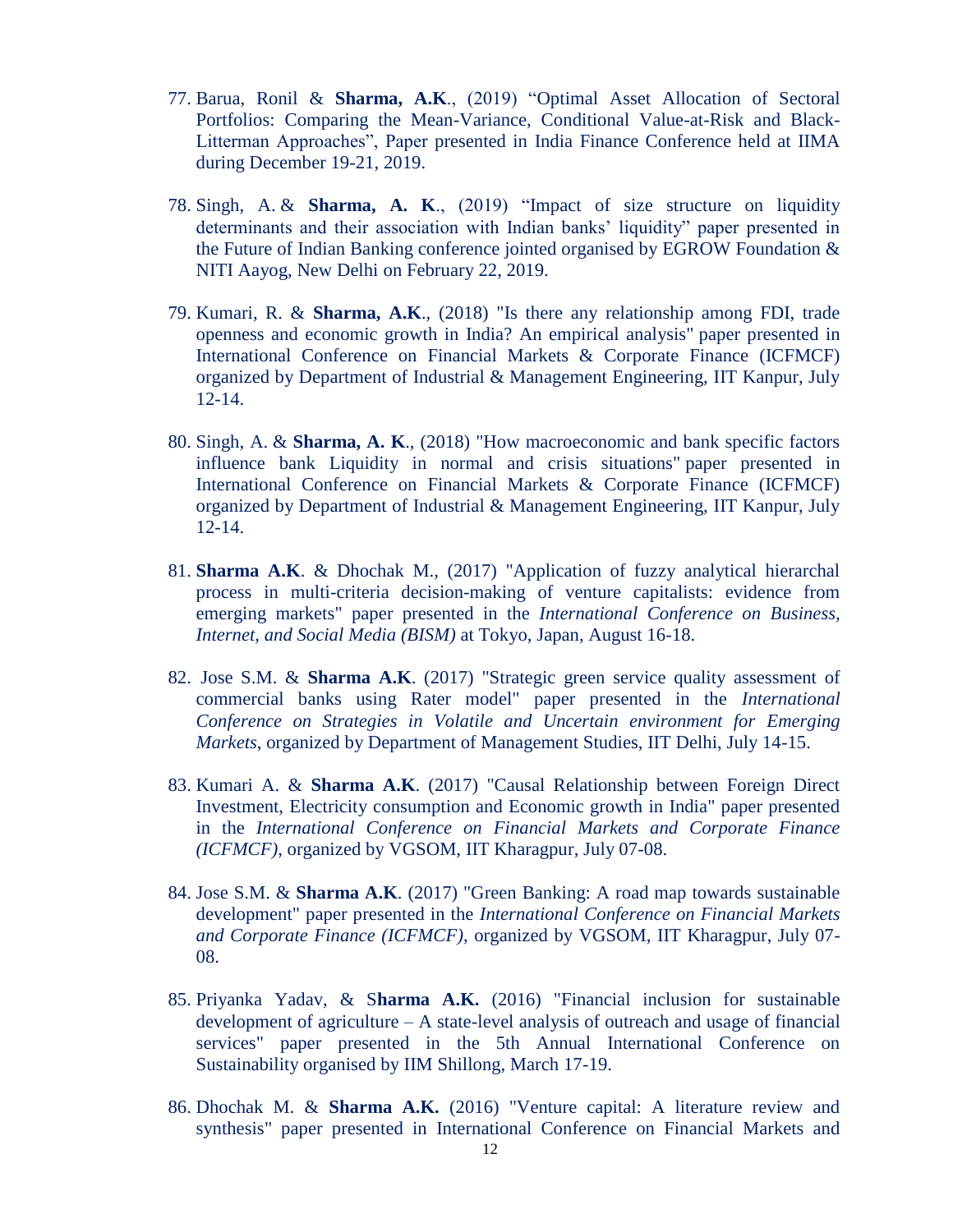Corporate Finance (ICFMCF), organized by Department of Management Studies, IIT Madras, August 12-13.

- 87. Kumari, R. & **Sharma, A.K**., (2016) "Relationship between corruption and foreign direct investment: an empirical evaluation", paper presented in Fourth PAN IIM World Management Conference organised by IIM Ahmadabad, December 13-15.
- 88. Kumari, R. & **Sharma, A.K**., (2016) "Association between population health, foreign direct investment and economic growth in India: an empirical analysis" paper presented in International Conference on Financial Markets and Corporate Finance(ICFMCF), organized by Department of Management Studies, IIT Madras, August 12-13.
- 89. Dhochak M. & **Sharma A.K.** (2016), "Determinants of venture capital: a venture capitalists' and entrepreneurs' perspective", paper presented in NIDA International Business Conference organised by NIDA Business School, Bangkok, Thailand, March 12, 2016. **Conferred Best Paper Award.**
- 90. Kumari, R. & **Sharma, A.K**. (2016) "Impact of international trade on foreign direct investment in India: an empirical analysis" paper presented in a conference on *Emerging Themes in Strategy* organised by Management Development Institute (MDI), Gurgaon, India during February 25-26.
- 91. Kumari, R. & **Sharma, A.K**. (2015) "Transport infrastructure, foreign direct investment and economic growth interactions in India: co-integration approach" paper presented in Xth Annual International Conference organized by IIM Bangalore, August 3-5.
- 92. Kumari, R. & **Sharma, A.K**. (2015) "Causal relationship between forgin direct investment, infrastructure and economic growth in India: an empirical study" paper presented in Indian Finance Conference organized by IIM Calcutta, December 17-19.
- 93. Yadav, P., & **Sharma, A.K.** (2015) **"**Predicting farmer's behavior towards formal and informal sources of agricultural credit- A case study of Mahoba district in Bundelkhand region of Uttar Pradesh" paper presented in the *Global Conference on Managing in Recovering Markets* organised by Management Development Institute (MDI), Gurgaon, India during March 11-13.
- 94. Kumari, R., Singh, A. & **Sharma, A.K**., (2015) "The role of foreign direct investment in India and its determinants" paper presented in the *Global Conference on Managing in Recovering Markets* organised by Management Development Institute (MDI), Gurgaon, India during March 11-13.
- 95. Goel U. & **Sharma A.K.** (2015), "Exploring Alternate Measures of Working Capital Management Efficiency" paper presented in the *Global Conference on Managing in Recovering Markets* organised by Management Development Institute (MDI), Gurgaon, India during March 11-13.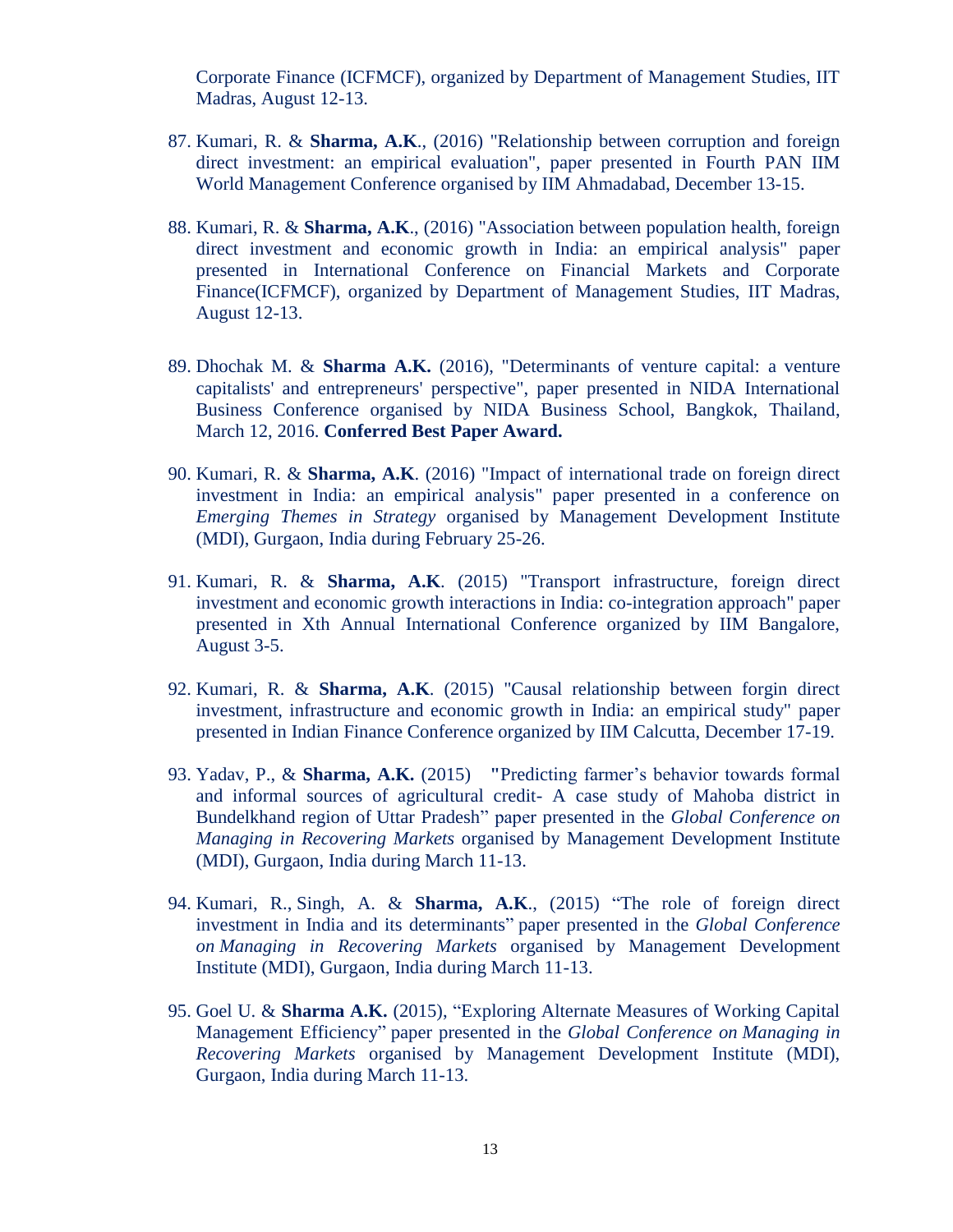- 96. Chadha S. & **Sharma, A. K.** (2015) "Capital Structure Trends and Trade-off Vs. Pecking order Theory Applicability Test: Empirical Evidence from India" paper presented in the *Global Conference on Managing in Recovering Markets* organised by Management Development Institute (MDI), Gurgaon, India during March 11-13.
- 97. **Sharma A.K.** & Dhochak M. (2015), "Inferring prevalence and trends of venture capital finance in India" paper presented in the *Global Conference on Managing in Recovering Markets* organised by Management Development Institute (MDI), Gurgaon**,** India during March 11-13.
- 98. Singh A., Kumari R. & **Sharma A.K.** (2015) "Determinants of liquidity: an empirical analysis of the Indian banks" paper presented in the *Global Conference on Managing in Recovering Markets* organised by Management Development Institute (MDI), Gurgaon**,** India during March 11-13.
- 99. Chadha S. & **Sharma, A. K.** (2015) "Does Ownership Structure affect Capital Structure: Evidence from India", Paper presented in the *International Conference on Advances in Management Technology* organized by MNNIT, Allahabad during January 29-31.
- 100. Goel U. & **Sharma A.K**. (2015), "Analysing the characteristics of working capital management in Indian manufacturing sector", Paper presented in the *International Conference on Advances in Management Technology* organized by MNNIT, Allahabad during January 29-31.
- 101. **Sharma A.K.** & Dhochak M. (2015), "Venture Capital: An innovative source of financing business (An empirical evaluation of impact of global financial crises on Indian venture capital firms" Paper presented in the *16th International Society for Business Innovation and Technology Management Conference,* Grand Mirage Resort, Bali, Indonesia during January 24-26.
- 102. Yadav, P., & **Sharma, A.K. (2014)** "Determining factors influencing farmer household's willingness to crop insurance" Paper presented in the *India Finance Conference (IFC)* organized by IIM Bangalore during December, 17th – 19th.
- 103. Goel U., Chadha S. & **Sharma A.K.** (2014) "Operating liquidity and financial leverage: evidences from Indian machinery industry", Paper presented in the *XVIII Annual International Conference of the Society of Operations Management*, jointly organized by Department of Management Studies, IIT Roorkee & ABV IIITM Gwalior (India**),** published in Procedia (Elsevier), December 12-14, 2014.
- 104. Bajpai S. & **Sharma A.K.** (2014) "An empirical testing of capital asset pricing model in India ", Paper presented in the *XVIII Annual International Conference of the Society of Operations Management*, Jointly organized by Department of Management Studies, IIT Roorkee & ABV IIITM Gwalior (India**),**  published in Procedia (Elsevier), December 12-14, 2014.
- 105. Dhochak M. & **Sharma A.K.** (2014) "Venture capitalists' decision criteria for new ventures: a review", Paper presented in the *XVIII Annual International Conference of the Society of Operations Management*, Jointly organized by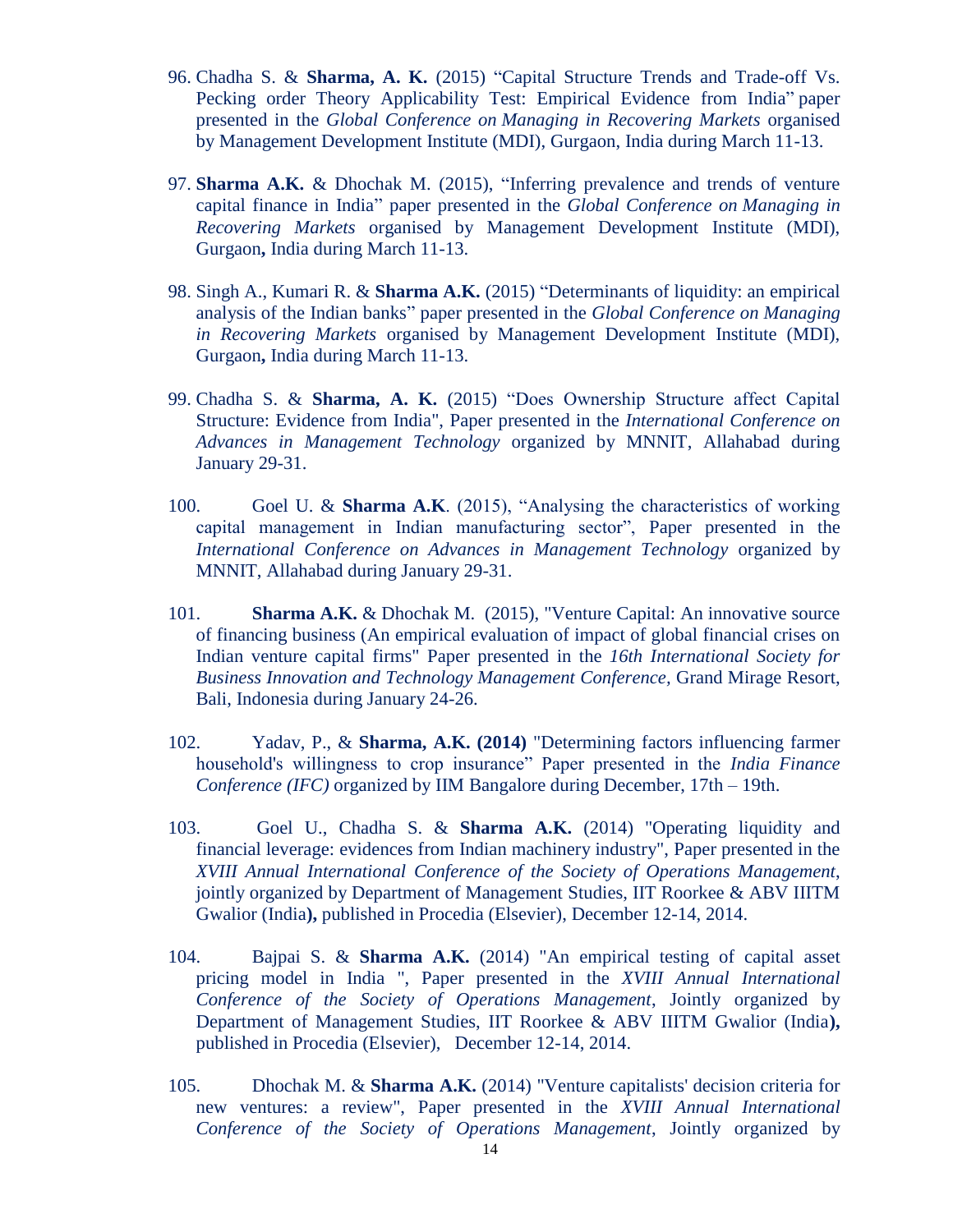Department of Management Studies, IIT Roorkee & ABV IIITM Gwalior (India), published in Procedia (Elsevier), December 12-14, 2014.

- 106. Bansal N., Monika & **Sharma A.K.** (2014) "Agency cost and corporate governance mechanisms in Indian corporate sector: an empirical evaluation", Paper presented in the *Sixth International Conference on Excellence in Research and Education* organized by IIM Indore in 8th – 11th May 2014. Proceedings page No. 1- 19.
- 107. Yadav P. & **Sharma A. K. (2014)** "Identification of the factors influencing choice of source of agriculture credit by farmers: An application of binary logistic regression analysis", paper presented in the *3 rd Annual Commerce Convention on Leveraging Business: Discovering Horizons*, organized by Department of Commerce, Delhi school of economics, University of Delhi, Delhi. April 12-13, 2014.
- 108. **Sharma A.K.** & Kumari A. (2014), "Innovative sources of financing infrastructure development (a case study of India)", paper presented in the *14th International Society for Business Innovation and Technology Management Conference*, Merlin Beach Resort, Phuket, Thailand, May 16-18. **(Nominated for best paper award).**
- 109. Sharma D. & **Sharma A.K.** (2013), "Testing catching-up and convergence issue of efficiency and productivity estimates of Indian banks", paper presented in the *Eighth Annual International Conference* organized jointly by Yale University - Great Lakes Center for Management Research Chennai on December 30.
- 110. Sharma D., **Sharma A.K. &** Barua M.K. (2013), "Impact of ownership on efficiency of Indian banking sector: data envelopment analysis and univariate analysis", paper presented in the '*National Conference on Paradigm for Sustainable Business: People, Planet & Profit'* organized by Department of Management Studies, IIT Roorkee on March 8 & 9.
- 111. **Sharma A.K.** & Seth N. (2012), "Market efficiency and day-of-the-week effect in the Indian stock market", Paper presented in the **'***International Conference on Banking and Finance'*, organised by International Management Institute, New Delhi on December 13-15.
- 112. **Sharma A.K.,** Sharma D.& Barua, M. (2012), "Efficiency and productivity of indian banks: an application of data envelopment analysis and tobit regression", paper presented in the *National Conference on Emerging Challenges for Sustainable Business* organized by Department of Management Studies, IIT Roorkee on June1 - 2.
- 113.Balon V.**, Sharma A.K**., Barua, M. & Ktiyar R. (2012), "Performance measurement of green supply chain management in Indian automobile industry", paper presented in the *National Conference on Emerging Challenges for Sustainable Business* organized by Department of Management Studies, IIT Roorkee on June1 & 2.
- 114.**Sharma A.K. &** Seth N., (2012), "Global financial crisis and stock market integration in BRIC", Paper presented in the *International Workshop on Post Economic Meltdown Era – Challenges & Strategies***,** organized by FMS, Banaras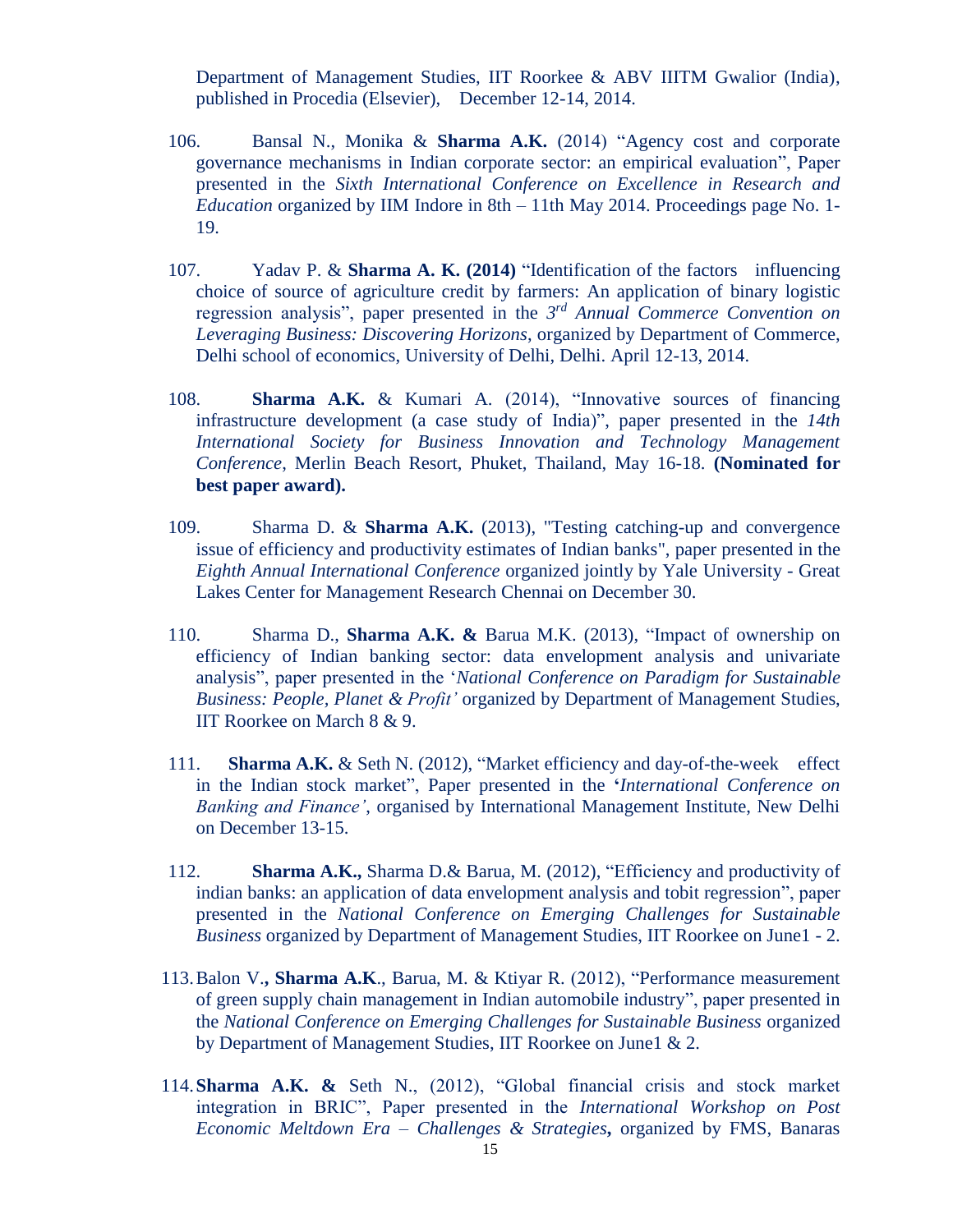Hindu University, Varanasi in association with Amdisa, SAARC, Alliance University, February 4-5.

- 115.**Sharma A. K.** & Kumar, S., (2012) "EVA versus conventional performance measures – empirical evidence from India", Paper presented in the *International Conference organized by American Society of Business and Behavioral Sciences*, 19th Annual Conference**,** Las Vegas, USA, February 23-26, 2012.
- 116.Sharma Dipasha, **Sharma A.K.** & Barua, M.K. (2011), "An application of logit analysis to predict efficient banks: An empirical evaluation of Indian banking sector", Paper presented in the *6th International Research Conference, Yale Greatlakes Centre for Management Research,* Greatlakes Institute of Management, Chennai. December 28.
- 117.Sharma D., **Sharma A.K.** & Barua, M.K. (2011), "Impact of unstable macroeconomic environment on efficiency and productivity change of Indian banking sector", Paper presented in the *International Conference on Economics & Business: Analysis & Applications***,** organized by Department of Economics, Dayalbagh Educationsl Institute, Dayalbagh, Agra, November 12-13.
- 118.**Sharma A.K. &** Seth N., (2011), "Micro financing: a case study of SKS microfinance ltd.", Paper presented as Poster in the International Conference on '*Relevance of Policy Reforms on Development: Challenges before Emerging Economies*'**,** Department of Social Work, Jamia Millia Islamia University, New Delhi, India, February 24-26.
- 119.**Sharma, A.K.** & Seth N., (2011) "Linkages between Indian and Japanese stock markets: further evidence from granger causality model", Paper presented in the International Conference on "*Changing Structure of International Trade and Investment: Implication for Growth and Development'***,** Department of Economics, Jamia Millia Islamia University, New Delhi, March 2-3.
- 120.**Sharma A.K.** & Seth N., (2010) **"**Stock market efficiency and integration: an empirical evaluation of the Indian & US stock markets", Paper presented in the *International Conference on Financial Innovations and Change for Survival and Growth* organized by MDI Gurgaon, January, 7-8.
- 121.**Sharma A.K.** & Sharma D., (2010) "Innovative versus traditional financial performance measures: an empirical analysis of Indian banks" Paper presented in the *International Conference on Financial Innovations and Change for Survival and Growth* organized by MDI Gurgaon, January, 7-8.
- 122.**Sharma, A.K.,** Seth N. & Sharma D. (2010) "Management of non-performing assets in public sector banks: a comprehensive evaluation", Paper presented in the *National conference* organised by Punjab Commerce and Management Association in collaboration with School of Management Studies, Punjabi University, Patiala**,** 4-5 September.
- 123.Kumar S. & **Sharma, A.K.** (2010) "Factors affecting capital structure of infrastructure companies: an empirical evidence from India", Paper presented and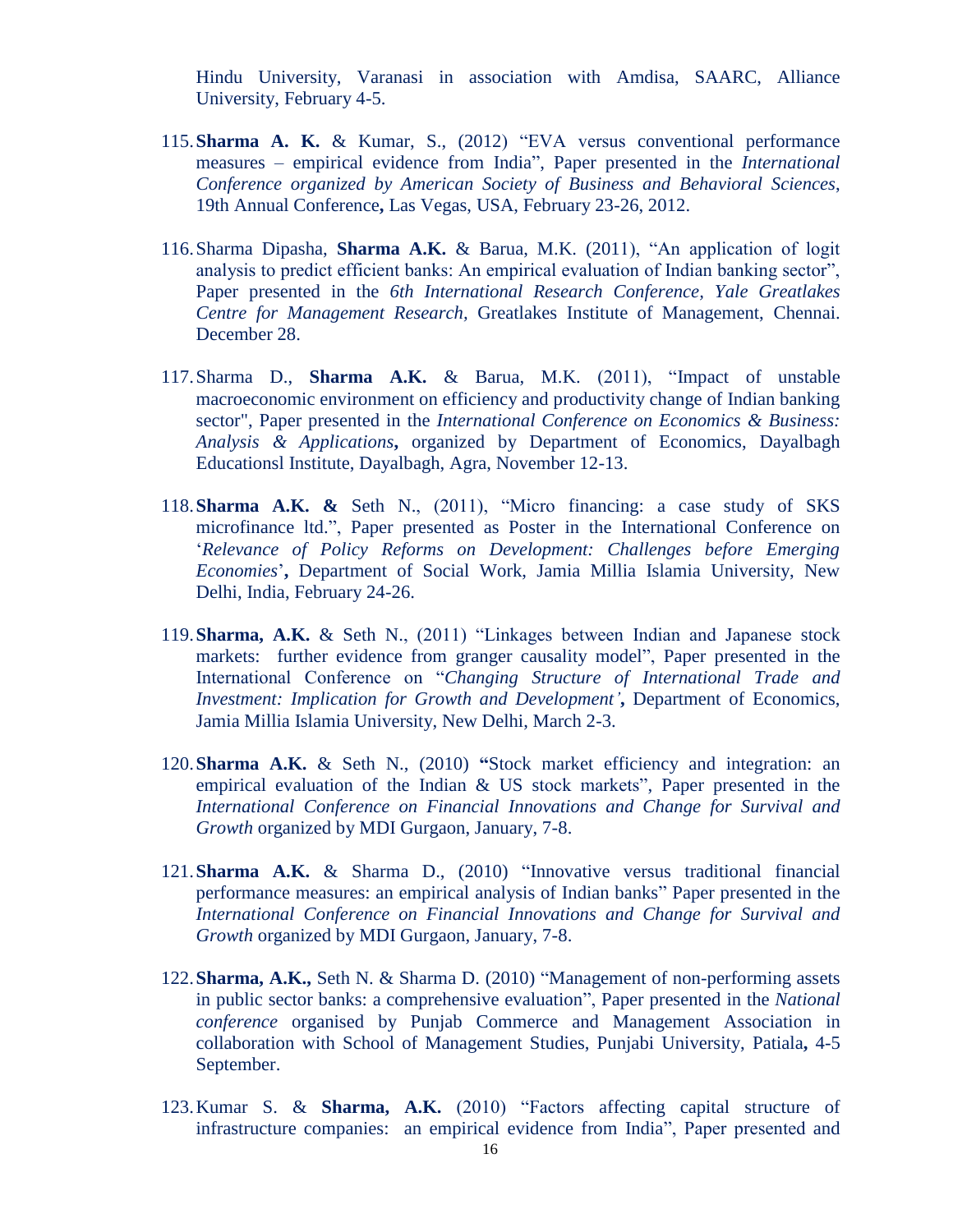published in the proceedings in the form of edited book of *International Conference on Infrastructure Finance (ICIF 2010)* organised at VGSOM, IIT Kharagpur , 03- 05 June.

- 124.Singh E. & **Sharma, A.K.** (2010) **"**Road infrastructure in India: an assessment of the factors impacting the FDI inflows into road sector", Paper published in the conference proceedings in the form of edited book on the *International Conference on Infrastructure Finance (ICIF 2010)* organised at VGSOM, IIT Kharagpur , 03- 05 June.
- 125.**Sharma, A.K.** & Seth N. (2010) **"**Testing weak form market efficiency evidences from Bombay stock exchange & national stock exchange", Paper published in the conference proceedings in the form of edited book on the *International Conference on Infrastructure Finance* (ICIF 2010) organised at VGSOM, IIT Kharagpur , 03- 05 June.
- 126.Kumar S., Sharma**, A.K.** & Kar A. (2010) "Further evidence on relative and incremental information content of EVA and traditional performance measures from select Indian companies", Paper presented in the *National conference on Excellence in Research and Education* organised by IIM Indore, 14-17 May.
- 127.**Sharma, A. K.**, Talwar, B. & Kumar, S. (2010), "Business excellence and vedic philosophy: an empirical evaluation", Paper presented at *International Conference on Indian Management for Global Effectiveness: Insights from Mahabharata***,** Jointly organised by IBA Bangalore, BMA, Sambodh, Sampurnah, & BRF-ML, February 19-20.
- 128.**Sharma, A. K.** & Vohra E (2008) "Financing infrastructure development in India: a quest for identifying" innovative sources", Paper presented at *PAN IIT Global Conference* held at IIT Madras, Chennai, December 19-21, pp. 60-61.
- 129.**Sharma A. K.** & Vohra E., (2008) "Correlation between infrastructure investment and economic growth – a cross country view", Paper presented *at PAN IIT Global Conference* held at IIT Madras, Chennai, December 19-21, pp. 61-62.
- 130.Rameshwar, R. & **Sharma, A.K.,** (2008) "Economic & financial aspects of small hydro power projects" paper presented at Renewable *Energy Asia – 2008, an International Conference & 4th SEE Forum Meeting* held at IIT Delhi, New Delhi, India, 11 - 13 December, pp. 1117-1126.
- 131.Rameshwar, R., Sharma**, A.K.** & Pathak, M.K., (2008) "Small-hydroelectric power plants -power system data acquisition and control" Paper presented at the *3 rd Uttarakhand Science & Technology Congress* at IIT Roorkee, 10-11 November, pp.156.
- 132.**Sharma, A.K.,** Upwanshi A. & Wasewar, K.L., (2007) "Is Indian chemical industry under distress? operational and financial performance of the indian chemical industry", Paper presented at *23rd National Convention of Chemical Engineers on Recent Trends in Chemical Engineering***,** organized jointly by Department of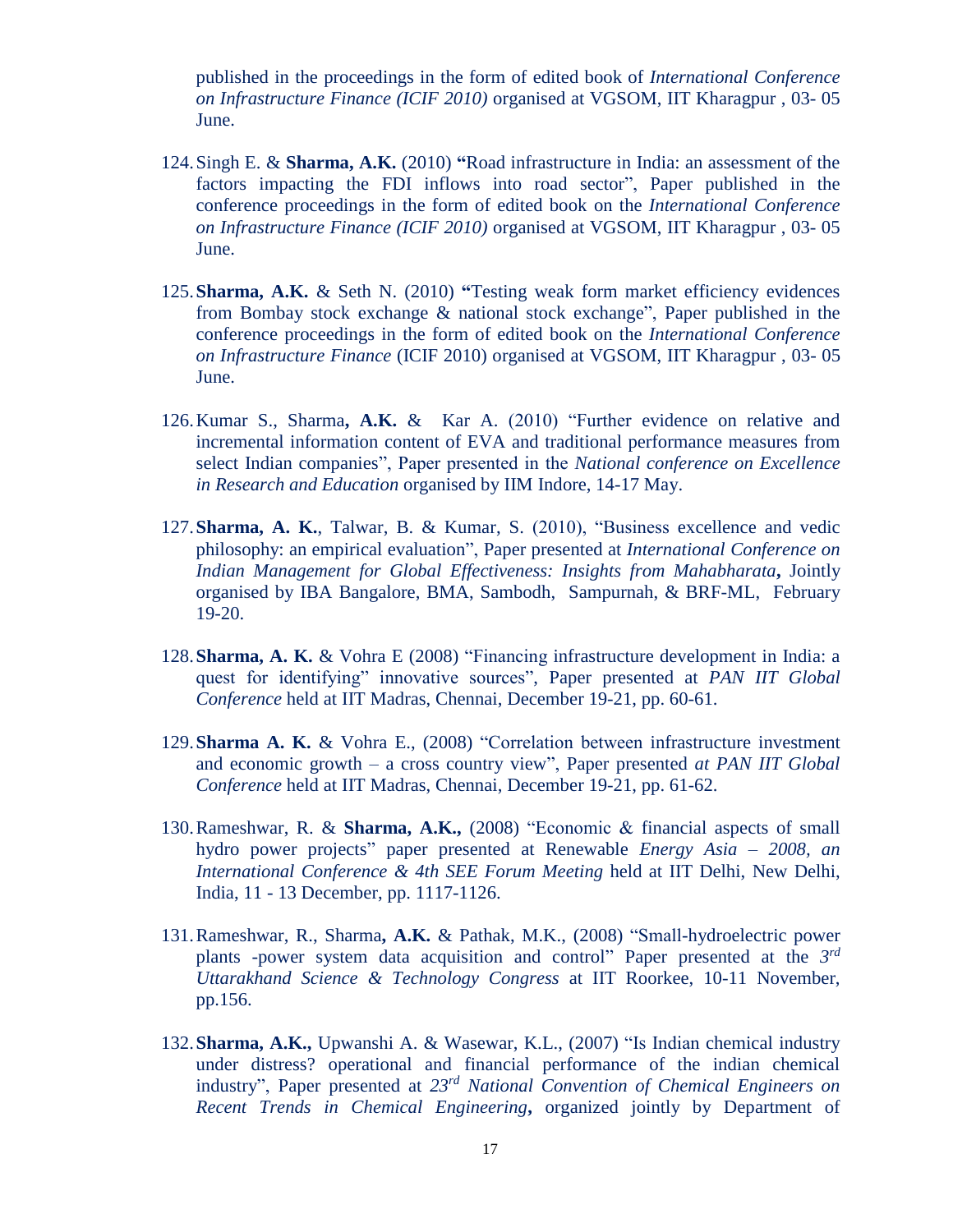Chemical Engineering, Indian Institute of Technology Roorkee & The Institute of Engineers (India) at IIT Roorkee October 5-7, pp. 496-506.

- 133.**Sharma, A. K.,** (2006) "Financial reporting by urban local bodies a quest for professional accounting dominance (a study of municipal accounting process in India)" Paper presented at *Asian Pacific Conference on International Accounting Issues*, organized by California State University, USA at MAUI, HAWAII, USA, October15-18.
- 134.**Sharma A.K**, (2006) "Working capital management and competitiveness in Indian manufacturing sector: a study of selected firms" Paper presented in the *Conference on Global Competitiveness*, held at IIM Kozhikode during March24-25. *Also chaired a session in the conference.*
- 135.**Sharma A.K.** & Talwar B, (2005) "Social responsibility of business in the information age – vedic philosophy the guiding force", Paper published in the proceedings of *International Conference on Managing Modern Organisations with Information Technology***,** organised by Information Resource Management Association (IRMA), USA, May15-18 at San Diego, California, USA.

#### **RESEARCH SUPERVISION:**

*Ph.D. Thesis:*

| Sr.              | <b>Name of Student</b>   | <b>Thesis Title</b>                              | Awarded/       | <b>Placement of</b> |
|------------------|--------------------------|--------------------------------------------------|----------------|---------------------|
| No.              |                          |                                                  | <b>Ongoing</b> | the Scholar         |
|                  |                          |                                                  |                |                     |
| 1.               | <b>Rajeev Kumar</b>      | 'Corporate Restructuring of CPSUs - An           | <b>Awarded</b> | Associate           |
|                  |                          | Option and a strategic Approach (A               |                | Professor at        |
|                  |                          | Study with special reference to Steel            |                | <b>GJU Hissar</b>   |
|                  |                          | Authority India of India Ltd.)'                  |                |                     |
| 2.               | <b>Balvir Talwar</b>     | 'Evolution<br>of<br>Universal<br><b>Business</b> | <b>Awarded</b> | General             |
|                  |                          | Excellence Model incorporating Vedic             |                | Manager,            |
| 3.               | <b>Ashutosh Vashisth</b> | 'Indian Financial Markets: Evolution of          | <b>Awarded</b> | Associate           |
|                  |                          | Dialectic Regulatory Model'                      |                | Professor at        |
|                  |                          |                                                  |                | SMVDU,              |
| $\overline{4}$ . | <b>Ekta Vohra</b>        | 'Determinants of FDI in Infrastructure           | <b>Awarded</b> | Professor at        |
|                  |                          | Development in India'                            |                | Amity               |
|                  |                          |                                                  |                | University,         |
|                  |                          |                                                  |                | Noida               |
| 5.               | <b>Rupal Tyagi</b>       | 'Impact of CSR on Financial Performance          | <b>Awarded</b> | <b>Board</b>        |
|                  |                          | and Competitiveness of Business: A study         |                | Member, CSR         |
|                  |                          | of Indian Firms'                                 |                | Pool                |
|                  |                          |                                                  |                | Management          |
|                  |                          |                                                  |                | Consulting          |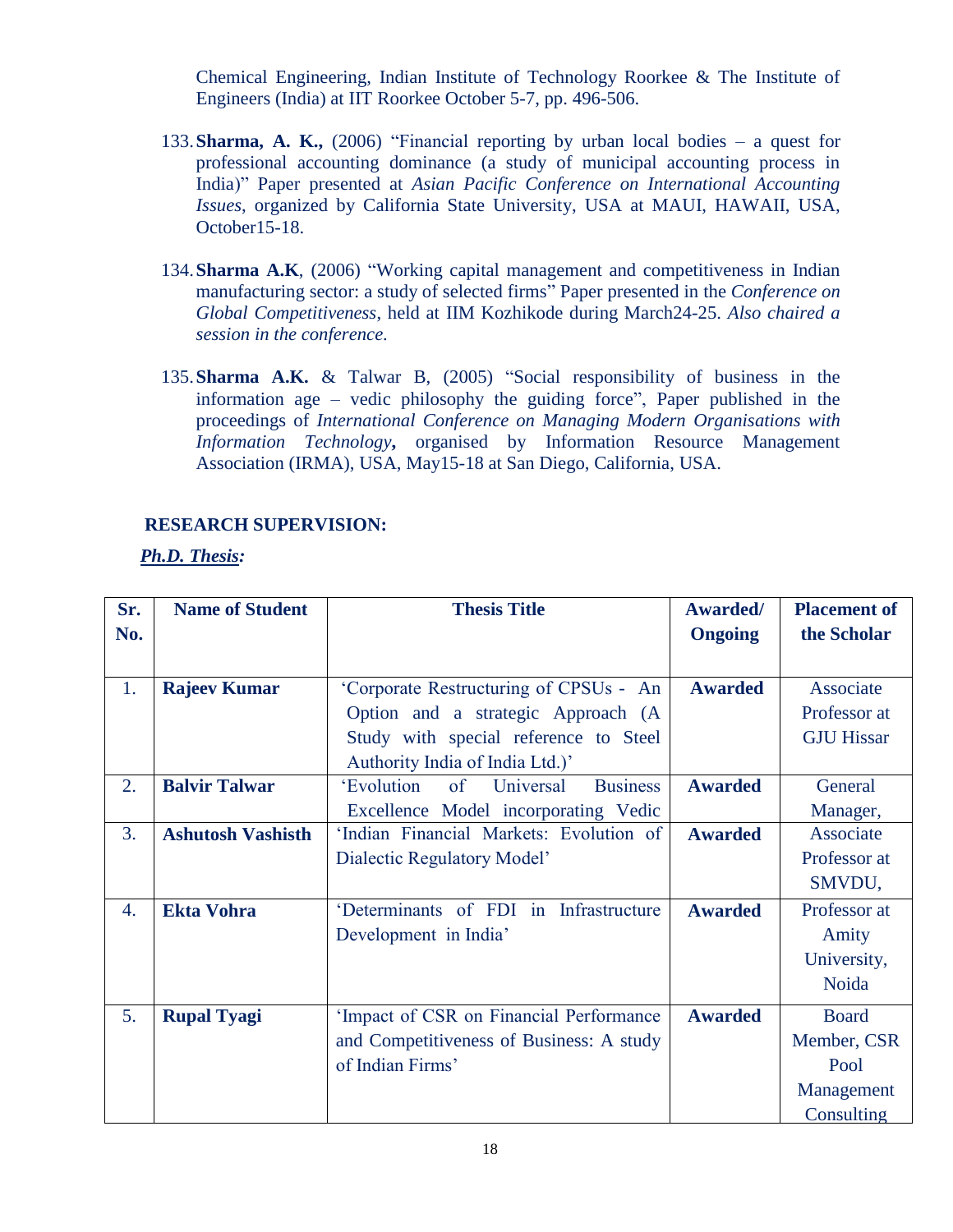| 6.  | <b>Satish Kumar</b>    | 'Financial Performance & Economic Value         | <b>Awarded</b> | Associate             |
|-----|------------------------|-------------------------------------------------|----------------|-----------------------|
|     |                        | Added -A Study of Indian Firms'                 |                | Professor at          |
|     |                        |                                                 |                | MNIT, Jaipur          |
| 7.  | <b>Anshu Bhardwaj</b>  | 'Financial Leverage and Firm's Value: A         | <b>Awarded</b> | Assistant             |
|     |                        | Study of Capital Structure of Selected          |                | Professor at          |
|     |                        | Manufacturing Sector Firms in India'            |                | BPSMU,                |
|     |                        |                                                 |                | Sonipat               |
| 8.  | <b>Neha Seth</b>       | 'Weak Form Market<br>Efficiency<br>and          | <b>Awarded</b> | <b>Assistant</b>      |
|     |                        | Integration: Evidences<br>Selected<br>from      |                | Professor at          |
|     |                        | Asian & US Markets'                             |                | CU Rajsthan,          |
| 9.  | Dipasha Sharma         | 'Efficiency and Market return of Banking        | <b>Awarded</b> | Assistant             |
|     |                        | Sector in India: An empirical evaluation'       |                | Professor at          |
|     |                        |                                                 |                | Symbiosis             |
|     |                        |                                                 |                | University,           |
| 10. | <b>Utkarsh Goel</b>    | 'Working Capital management Efficiency          | <b>Awarded</b> | Assistant             |
|     |                        | in India: A Empirical Analysis'                 |                | Professor at          |
|     |                        |                                                 |                | <b>IIIT Allahabad</b> |
| 11. | <b>Saurabh Chaddha</b> | 'Determinants of Capital Structure: An          | <b>Awarded</b> | <b>Assistant</b>      |
|     |                        | Empirical Evaluation of Indian Firms'           |                | Professor at          |
|     |                        |                                                 |                | <b>BITS Pilani</b>    |
| 12. | <b>Shweta Bajpai</b>   | 'Empirical Study of Select Asset Pricing        | <b>Awarded</b> | Self Employed         |
|     |                        | Models & Illiquidity: Indian Evidences'.        |                |                       |
| 13. | <b>Monika</b>          | 'Determinants of Venture<br>Capitalists         | <b>Awarded</b> | <b>Assistant</b>      |
|     |                        | <b>Investment Decisions in India'</b>           |                | Professor at          |
|     |                        |                                                 |                | <b>IIM Nagpur</b>     |
|     |                        |                                                 |                |                       |
| 14. | <b>Virender Balon</b>  | Chain: A Study<br>of<br>'Green<br>Supply        | <b>Awarded</b> | <b>Assistant</b>      |
|     |                        | Commercial<br>and Non-Commercial                |                | Professor at          |
|     |                        | Vehicles in Select Markets of India".           |                | NICMAR,               |
| 15. | <b>Reenu</b>           | 'Determinants<br><b>Direct</b><br>of<br>Foreign | <b>Awarded</b> | Doing PDF             |
|     |                        | India:<br>Investment<br>Empirical<br>An<br>in   |                |                       |
| 16. | Priyanka Yadav         | 'Agriculture Finance in India: A Case           | <b>Awarded</b> | <b>Self Employed</b>  |
|     |                        | Study of the Bundelkhand Region'                |                |                       |
| 17. | <b>Nidhi Bansal</b>    | 'Impact of Corporate Governance<br>on           | <b>Awarded</b> | Assistant             |
|     |                        | Financial Performance & Agency Cost: A          |                | Professor at          |
|     |                        | Study of Indian firms'                          |                | UPES, DDN             |
| 18. | <b>Anita Kumari</b>    | 'Infrastructure Financing in India: An          | <b>Awarded</b> | <b>Assistant</b>      |
|     |                        | <b>Empirical Evaluation'</b>                    |                | Professor at          |
|     |                        |                                                 |                | G.D. Goenka           |
|     |                        |                                                 |                | University,           |
|     |                        |                                                 |                | Gurgaon.              |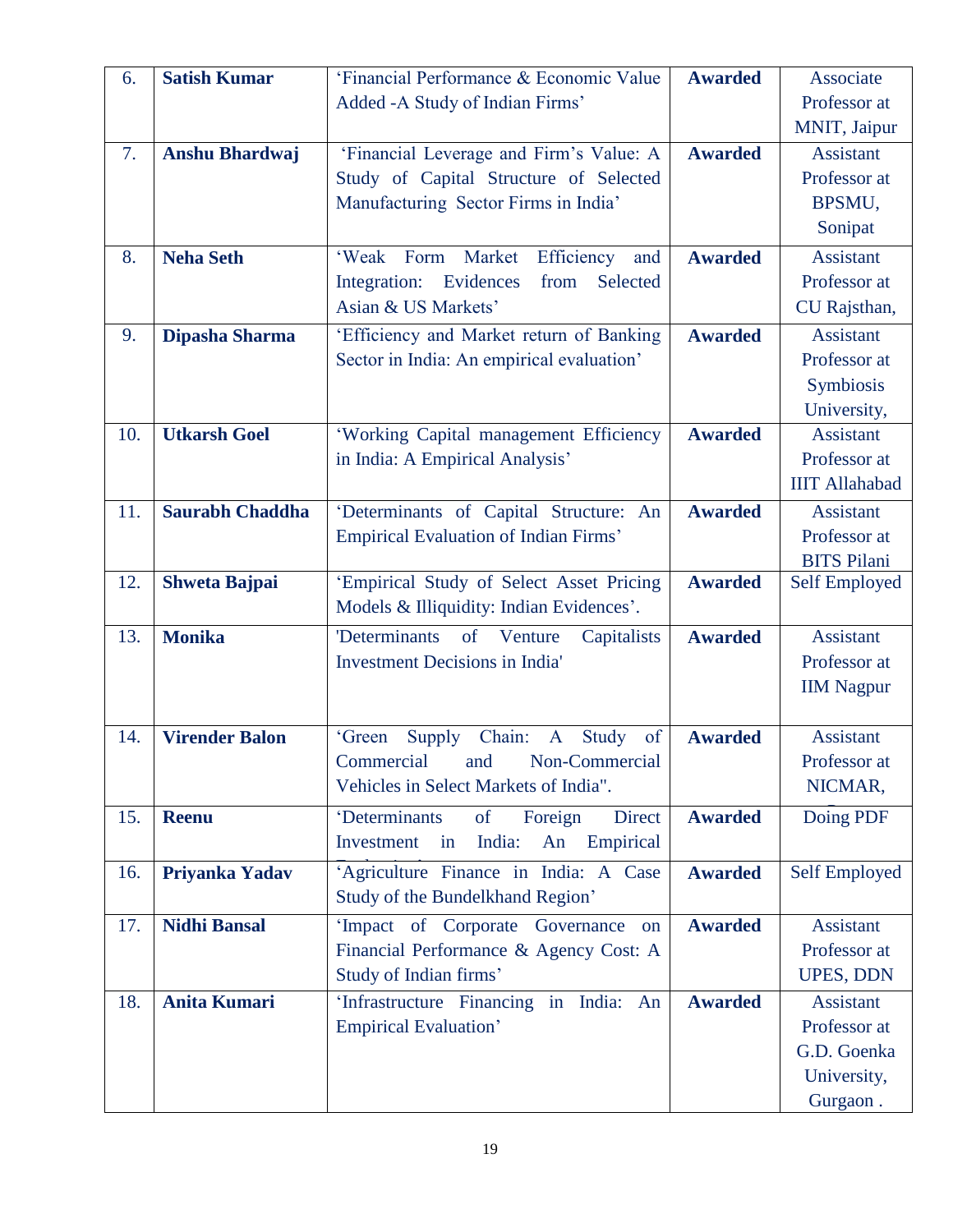| 19. | <b>Anamika Singh</b>      | 'Liquidity Risk Analysis in Indian Banks:                              | <b>Awarded</b> | <b>Assistant</b>    |
|-----|---------------------------|------------------------------------------------------------------------|----------------|---------------------|
|     |                           | <b>Study of Scheduled Commercial banks'</b>                            |                | Professor at        |
|     |                           |                                                                        |                | <b>UPES, DDN</b>    |
| 20. | <b>Prince R.</b>          | 'Antecedents<br>Consequences<br>of<br>and<br>Employee Voice Behavior'  | Ongoing        | <b>NA</b>           |
| 21. | <b>Sakshi Bathala</b>     | 'Convergence to IFRS in India: Evolution,                              | Ongoing        | Awarded             |
|     |                           | Perceptions & Effects'                                                 |                | Commonwealt         |
|     |                           |                                                                        |                | h Scholarship       |
|     |                           |                                                                        |                | for one year        |
|     |                           |                                                                        |                | for doing part      |
|     |                           |                                                                        |                | of the research     |
|     |                           |                                                                        |                | at Sheffield        |
|     |                           |                                                                        |                | Hallam              |
|     |                           |                                                                        |                | University,<br>U.K. |
|     |                           |                                                                        |                |                     |
| 22. | <b>Himani Chahal</b>      | 'Financial Performance & Management of                                 | Ongoing        | <b>NA</b>           |
|     |                           | Family Owned Firms'                                                    |                |                     |
| 23. | <b>Ronil Barua</b>        | 'To evolve an asset allocation framework                               | Ongoing        | <b>NA</b>           |
|     |                           | incorporating behavioral finance'                                      |                |                     |
| 24. | <b>Jitendra Chaurasia</b> | 'Bond Financing as Source of Funding                                   | Ongoing        | <b>NA</b>           |
|     |                           | Infrastructure Projects in India - An                                  |                |                     |
|     |                           | <b>Empirical Evaluation'</b>                                           |                |                     |
| 25. | Aparajita Gupta           | 'PPP as source of financing infrastructural                            | Ongoing        | <b>NA</b>           |
|     |                           | development in India'<br>'Infrasturcture as a financial asset class: a |                | <b>NA</b>           |
| 26. | <b>Surbhi Gupta</b>       | study of Indian market'                                                | Ongoing        |                     |
| 27. | <b>Amit Kumar</b>         | 'An empirical analysis of portfolio                                    | Ongoing        | <b>NA</b>           |
|     | <b>Pandey</b>             | concentration with stock market                                        |                |                     |
|     |                           | integration'                                                           |                |                     |
| 28. | <b>Rosy Chauhan</b>       | 'A study on transformation of Indian                                   | Ongoing        | <b>NA</b>           |
|     |                           | banking system on adoption of BASEL                                    |                |                     |
|     |                           | Norms'                                                                 |                |                     |
| 29. | Priyanshu Tripathi        | 'The Impact of Insolvency and Bankruptcy                               | Ongoing        | <b>NA</b>           |
|     |                           | Code, 2016 on Distressed Firms in India'                               |                |                     |
| 30. | Simran Juneja             | Course work in progress                                                | Ongoing        | <b>NA</b>           |
| 31. | Jyoti Dua                 | Course work in progress                                                | Ongoing        | <b>NA</b>           |
| 32. | <b>Mohan Lal</b>          | Course work in progress                                                | Ongoing        | <b>NA</b>           |
| 33. | <b>Minu Kumari</b>        | Course work in progress                                                | Ongoing        | <b>NA</b>           |
|     |                           |                                                                        |                |                     |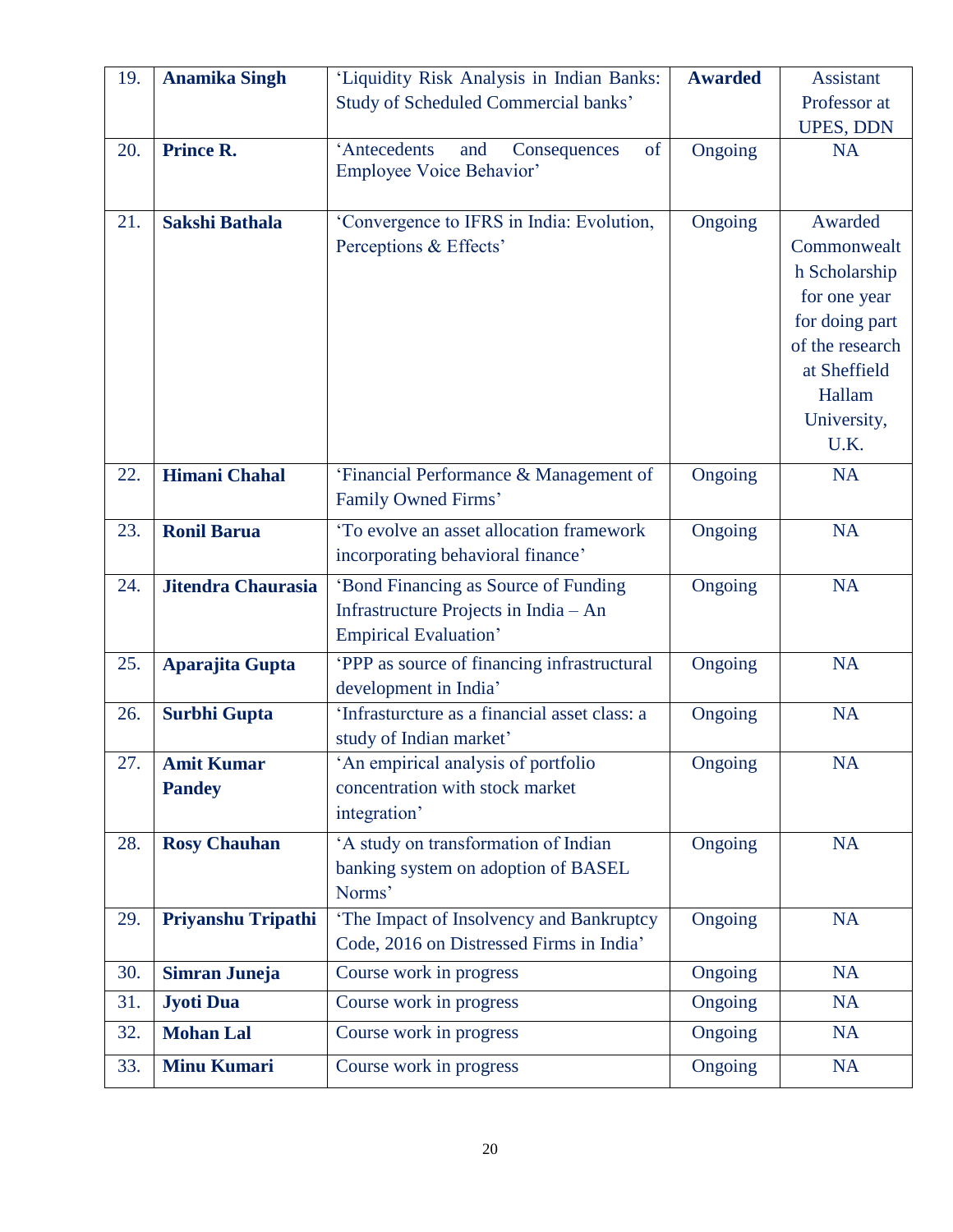# *MBA Research Projects:*

Supervised 75 MBA Research Project Dissertations.

# **PH.D. THESIS EVALUATION:**

#### *Examiner for Ph.D. Thesis Evaluation of:*

Faculty of Management Studies, University of Delhi, India. Faculty of Management Studies, University of Pune, India. Faculty of Management Science, Jawaharlal Nehru Technological University, Hyderabad, India. L.M. Thapar School of Management, Thapar University, Patiala, India. National Law University, Jodhpur, India. KIIT University, Bhubaneswar, Odisha. Uttarakhand Technical University, Dehradun. IIM Lucknow Lovely Professional University, Jalandhar. Sharda University, Noida. NIT Warangal IIT Delhi NIT Allahabad SLIET, Longowal, Punjab Guru Nanak Dev University, Amritsar Nirma University, Ahmedabad Shri Mata Vaishno Devi University, Katra IIT (ISM) Dhanbad Guru Jambheshwar University of Science & Technology, Hisar.

#### **SPONSORED RESEARCH & CONSULTANCY PROJECTS**

#### *Consultancy Projects:*

| S.               | <b>Title of the Project</b>     | <b>Funding Agency</b>                 | <b>Status</b> |
|------------------|---------------------------------|---------------------------------------|---------------|
| No.              |                                 |                                       |               |
| 1.               | MAP for Executive Officers of   | Deptt. of Urban Development, Govt. of | Completed     |
|                  | ULBs of Uttarakhand.            | Uttarakhand.                          |               |
| 2.               | MAP for Executive Officers of   | Deptt. of Urban Development, Govt. of | Completed     |
|                  | <b>ULBs</b> of Uttarakhand.     | Uttarakhand.                          |               |
| 3.               | MAP for Chairpersons of ULBs of | Deptt. of Urban Development, Govt. of | Completed     |
|                  | Uttarakhand.                    | Uttarakhand.                          |               |
| $\overline{4}$ . | MAP for Chairpersons of ULBs of | Deptt. of Urban Development, Govt. of | Completed     |
|                  | Uttarakhand.                    | Uttarakhand.                          |               |
| 5 <sub>1</sub>   | Social Impact assessment of CSR | Tehri Hydro Power<br>Development      | Completed     |
|                  | activities performed by THDC.   | Corporation Ltd.                      |               |
|                  |                                 |                                       |               |
| 6.               | Social Impact assessment of CSR | Tehri<br>Hydro Power Development      | Completed     |
|                  | activities performed by THDC.   | Corporation Ltd.                      |               |
| 7.               | Social Impact assessment of CSR | BHEL, Haridwar.                       | Completed     |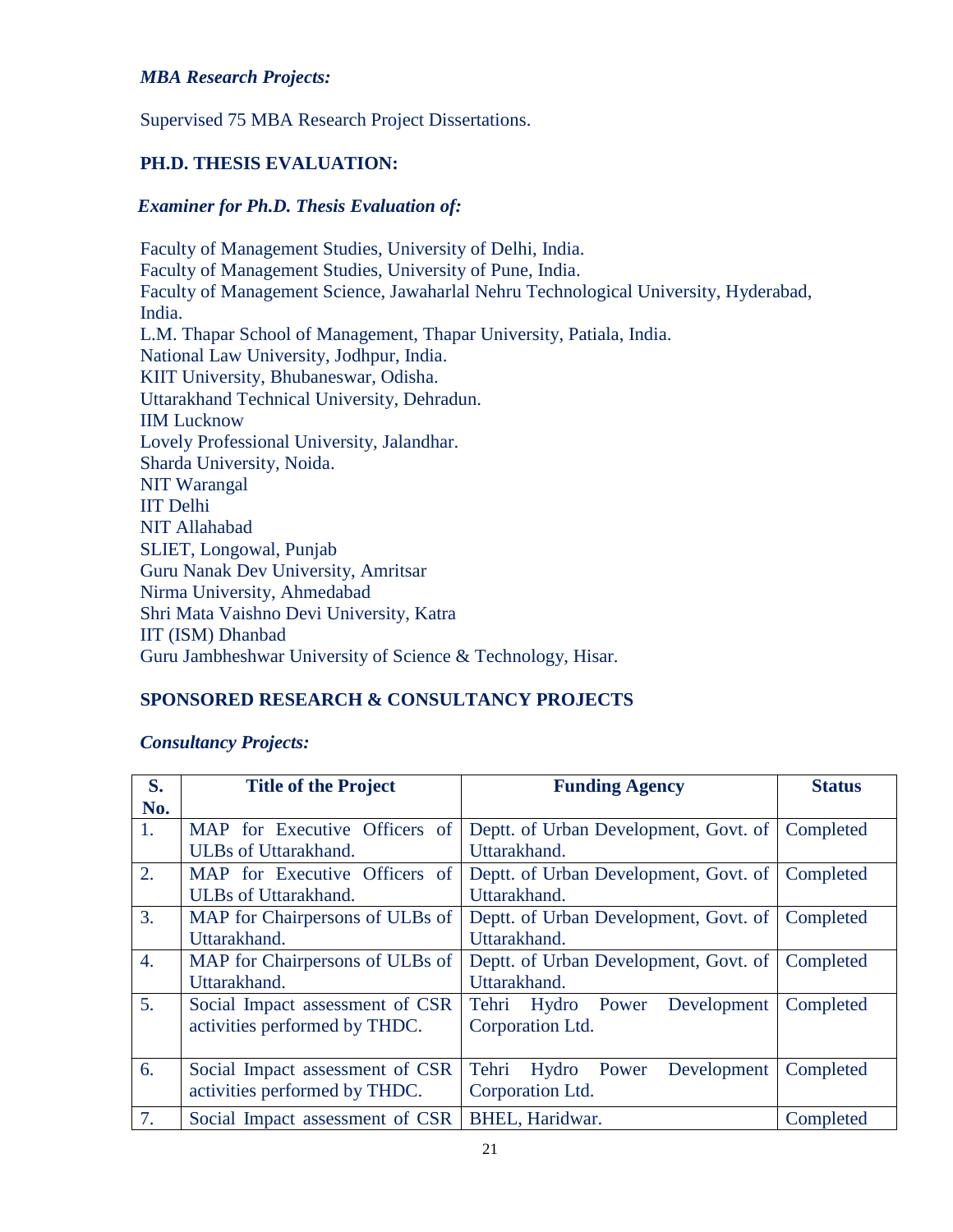|     | activities performed by BHEL.                      |                                                                             |           |
|-----|----------------------------------------------------|-----------------------------------------------------------------------------|-----------|
| 8.  | Social Impact assessment of CSR   GAIL, New Delhi. |                                                                             | Completed |
|     | activities performed by GAIL.                      |                                                                             |           |
| 9.  |                                                    | Social Impact assessment of CSR   Tehri Hydro Power Development   Completed |           |
|     | activities performed by THDC                       | Corporation Ltd.                                                            |           |
| 10. | Social Impact assessment of CSR   GAIL, New Delhi. |                                                                             | Completed |
|     | activities performed by GAIL.                      |                                                                             |           |

#### *Sponsored Research Projects:*

| S.  | <b>Title of the Project</b>                    | <b>Funding Agency</b>            | <b>Status</b> |
|-----|------------------------------------------------|----------------------------------|---------------|
| No. |                                                |                                  |               |
| 1.  | Venture Capital - Life Support source for      | DSIR, MoST, GOI                  | Completed     |
|     | Development of Innovative Technologies,        |                                  |               |
|     | Products and Services - A Study of trend and   |                                  |               |
|     | progress of venture capital in India           |                                  |               |
| 2.  | health<br>An<br>assessment of<br>systems       | <b>Indian Council of Medical</b> | On-going      |
|     | responsiveness and availability of medical     | Research (ICMR), New             |               |
|     | care for emergency treatment of road traffic   | Delhi                            |               |
|     | injuries - RTI of the select State of India.   |                                  |               |
|     |                                                |                                  |               |
| 3.  | Management & Governance of Religious           | IKS, AICTE, New Delhi            | Submitted     |
|     | Ileritage in India: A study with special       |                                  |               |
|     | reference to fcmple management in select       |                                  |               |
|     | <b>States of India</b>                         |                                  |               |
| 4.  | Start-up India and Skill India Initiatives:    | <b>ICSSR, New Delhi</b>          | Submitted     |
|     | Identification of Innovative financial sources |                                  |               |
|     | to strengthen the initiatives and formation of |                                  |               |
|     | <b>Financial strategies</b>                    |                                  |               |

- *Actively involved in organization of MDPs and EDPs*
- *Resource Person in MDPs, EDPs and QIP programmes*

### **CONFERENCES, WORKSHOPS & QIP ORGANIZATION:**

- 1. PAN IIT International Conference on Financial Markets and Corporate Finance (ICFMCF), to be held at SJMSOM, IIT Bombay, July 07-09, 2022.
- 2. Conducted FDP on "Pedagogies of online teaching and evaluation: pre and post Covid—19" during December 07-11, 2020 sponsored by TEQIP, MHRD.
- 3. Conducted a FDP on "Case Method of Teaching" in association with School of Management, NIT Warangal during August 24-28, 2020.
- 4. International Committee Member of 'World Summit on Management Sciences' to be organized by Sci-Tech Central Inc. USA at Bangkok during June 29-30, 2020.
- 5. National advisory committee member of 'National Conference on New Management Paradigms in a Changing World: Innovations, Dynamics and Future Prospects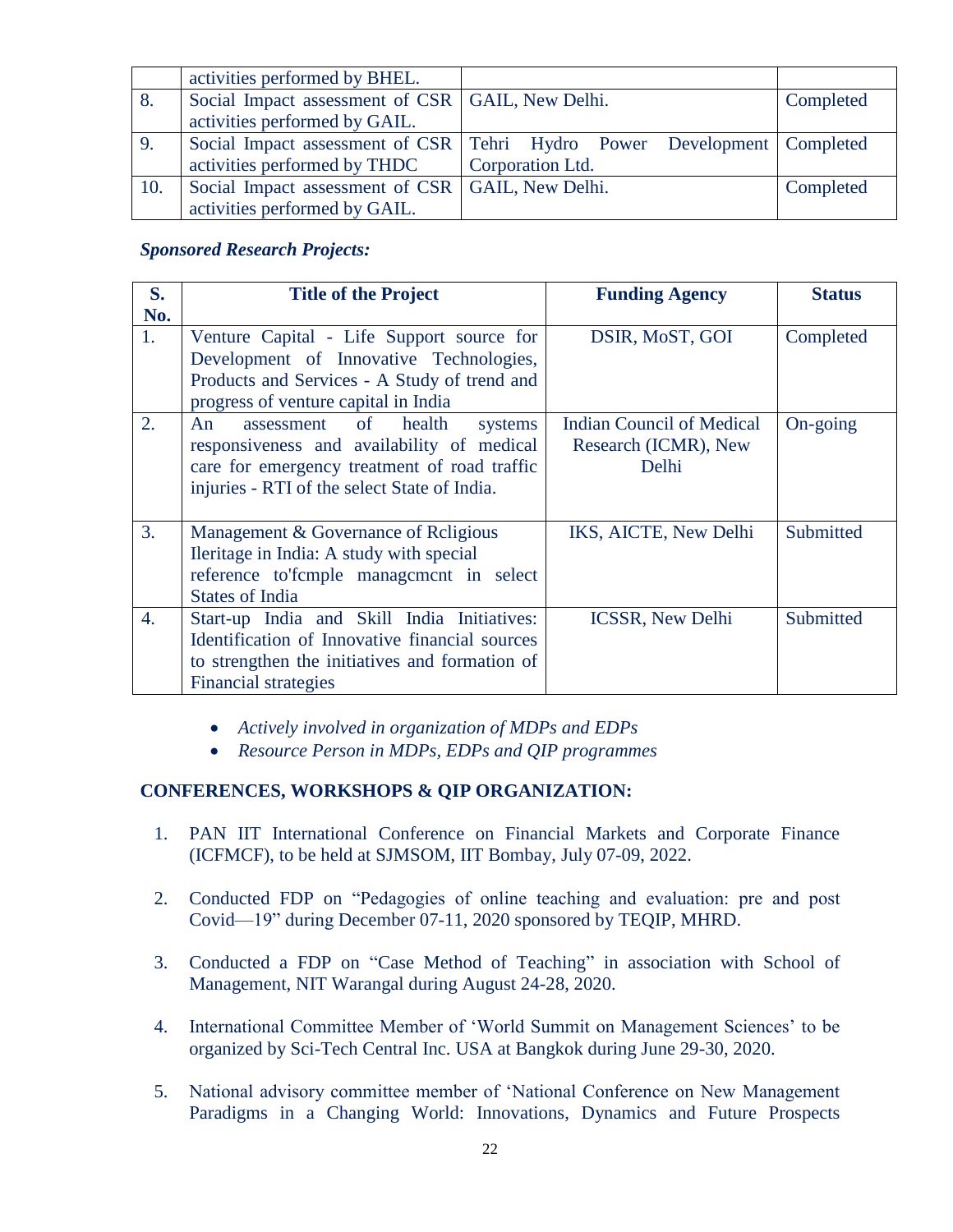(NMPCWIDF-2020)' to be organized by School of Management, NIT Warangal during January 31 to February 01, 2020.

- 6. Organised PAN IIT International Conference on Financial Markets and Corporate Finance (ICFMCF), at Department of Industrial & Management Engineering, IIT Kanpur, July 12-14, 2018.
- 7. Organised PAN IIT International Conference on Financial Markets and Corporate Finance (ICFMCF), at VGSOM, IIT Kharagpur, July 07-08, 2017.
- 8. Organised PAN IIT International Conference on Financial Markets and Corporate Finance (ICFMCF), at Department of Management Studies, IIT Madras, August 12- 13, 2016.
- 9. Organised a QIP short term course on *Advances in Management* during July 14-18, 2014.
- 10. Organized a *National Conference on 'Paradigm for Sustainable Business – People, Planet & Profi*t**'** at Department of Management Studies, IIT Roorkee on March8-9, 2013.
- 11. Organized One Day *Workshop on Merchant Banking and Financial Services* in April 2007 sponsored by SBI Caps Ltd.
- 12. Organized an *IPR workshop* on 24th Feb., 2007 sponsored by IPR Cell, IIT Roorkee.
- 13. Organized a *QIP workshop for review of curriculum of MBA programme* of the Department sponsored by the QIP Centre of IIT Roorkee on 03 June, 2006.
- 14. Organized *Workshop on Environmental Justice for Technical Institutions* jointly with WiTT, New Delhi, on 01 Feb., 2006. The workshop was sponsored by AICTE**,** New Delhi.
- 15. Organized a National Conference on 'Corporate Restructuring' at the Department of Management, Kurukshetra University, Kurukshetra in 1999.
- 16. Organized a National Conference on 'Academia-Industry Interface Issues & Challenges' at the Department of Management, Kurukshetra University, Kurukshetra in 2000.

#### **CONFERENCES & SEMINARS PARTICIPATION/ATTENDANCE:**

- 1. PAN IIT International Conference on Financial Markets and Corporate Finance (ICFMCF), to be held at SJMSOM, IIT Bombay, July 07-09, 2022.
- 2. PAN IIT International Conference on Financial Markets and Corporate Finance (ICFMCF), at DIME, IIT Kanpur, July 12-14, 2018.
- 3. *International Conference on Business, Internet, and Social Media (BISM)* at Tokyo, Japan, August 16-18, 2017.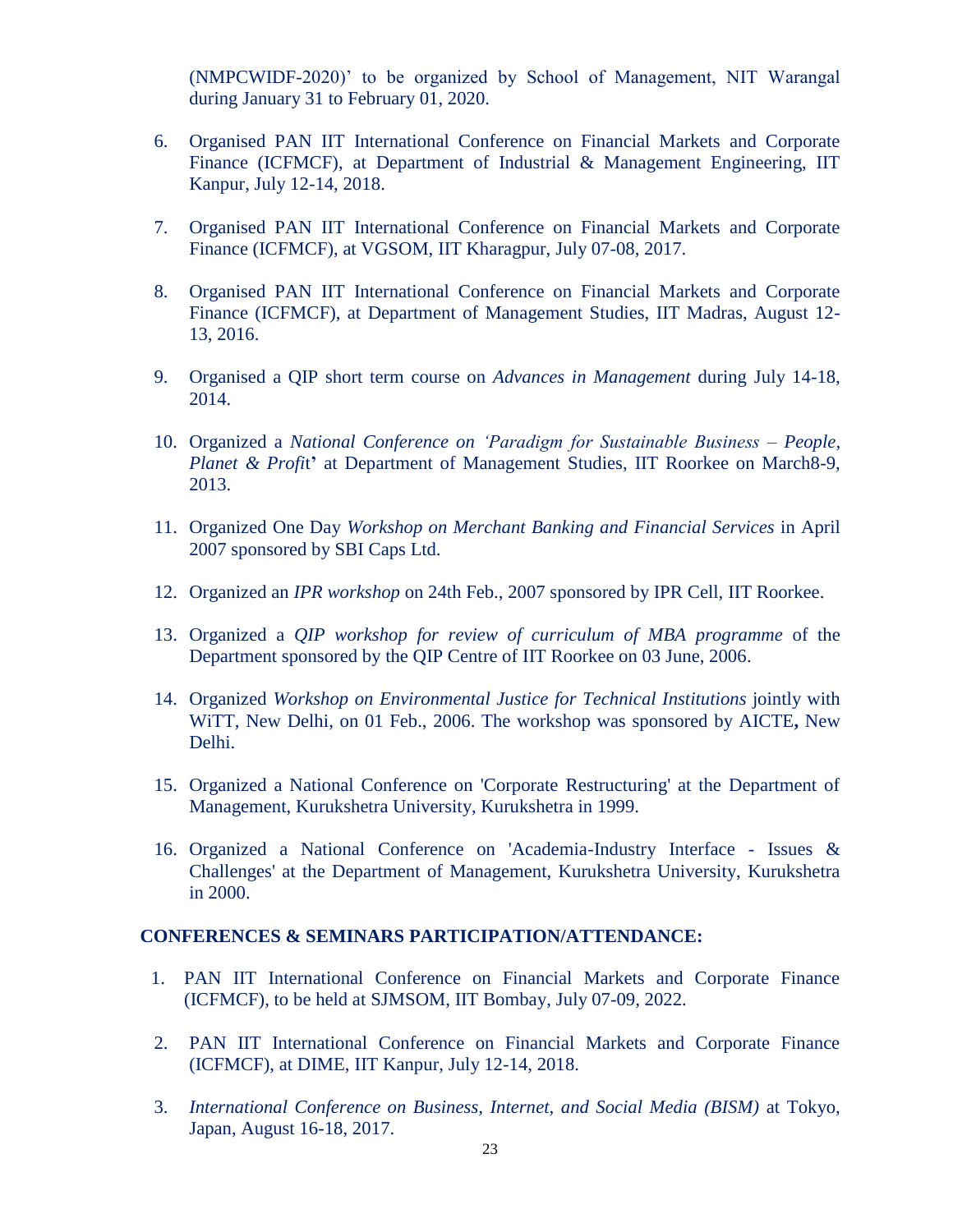- 4. PAN IIT International Conference on Financial Markets and Corporate Finance (ICFMCF), at VGSOM, IIT Kharagpur, , July 07-08, 2017.
- 5. PAN IIT International Conference on Financial Markets and Corporate Finance (ICFMCF), at Department of Management Studies, IIT Madras, August 12-13, 2016.
- 6. *16th International Society for Business Innovation and Technology Management* Conference, Grand Mirage Resort, Bali, Indonesia, January 24-26, 2015.
- 7. 14th International Society for Business Innovation and Technology Management Conference, Phuket, Thailand, May 16-18, 2014.
- 8. International Conference organized by *American Society of Business and Behavioral Sciences, 19th Annual Conference*, Las Vegas, USA**,** February 23-26, 2012.
- 9. International Conference on *Indian Management for Global Effectiveness: Insights from Mahabharata***,** Jointly organised by IBA Bangalore, BMA, Sambodh, Sampurnah, & BRF-ML, February 19-20. 2011.
- 10. *PAN IIT Global Conference at IIT Madras*, Chennai, December 19-21, 2008.
- 11. *Asian Pacific Conference on International Accounting Issues*, organized by California State University, USA at MAUI, HAWAII, USA, during October15-18, 2006.
- 12. *Conference on Global Competitiveness*, held at IIM Kozhikode during March24-25, 2006. Also chaired one session in the conference
- 13. *National Seminar on Management Challenges in Decade* 2006-2015, organised by IIMT, Meerut on  $20<sup>th</sup>$  April, 2006.
- 14. *National Symposium on Intellectual Property, Education, Training and Research***,** jointly organized by, World Intellectual Property Organization (WIPO), Ministry of Human Resources Development, India and Indian Institute of Technology (I.I.T.), Delhi, on 17-18 August, 2005.
- 15. *National Conference on Finance and Economics*, Organized by ICFAI Business School, Bangalore on 26-27 November, 2004.
- 16. *National Seminar on ISO 9000 Awareness and Quality Management Systems*, Organized by TIMT in association with Laghu Udyog Bharti and Small Industries Service Institute on February20, 2004.
- 17. *International Seminar on "Asian Development Bank - Business Opportunities on Consulting Services***"** at the Asian Institute of Technology Bangkok, Thailand on 27 October, 2003.
- 18. *National Seminar on "Space Commerce"* organized by the Department of Management Studies, IIT Roorkee. On 6<sup>th</sup> October, 2002.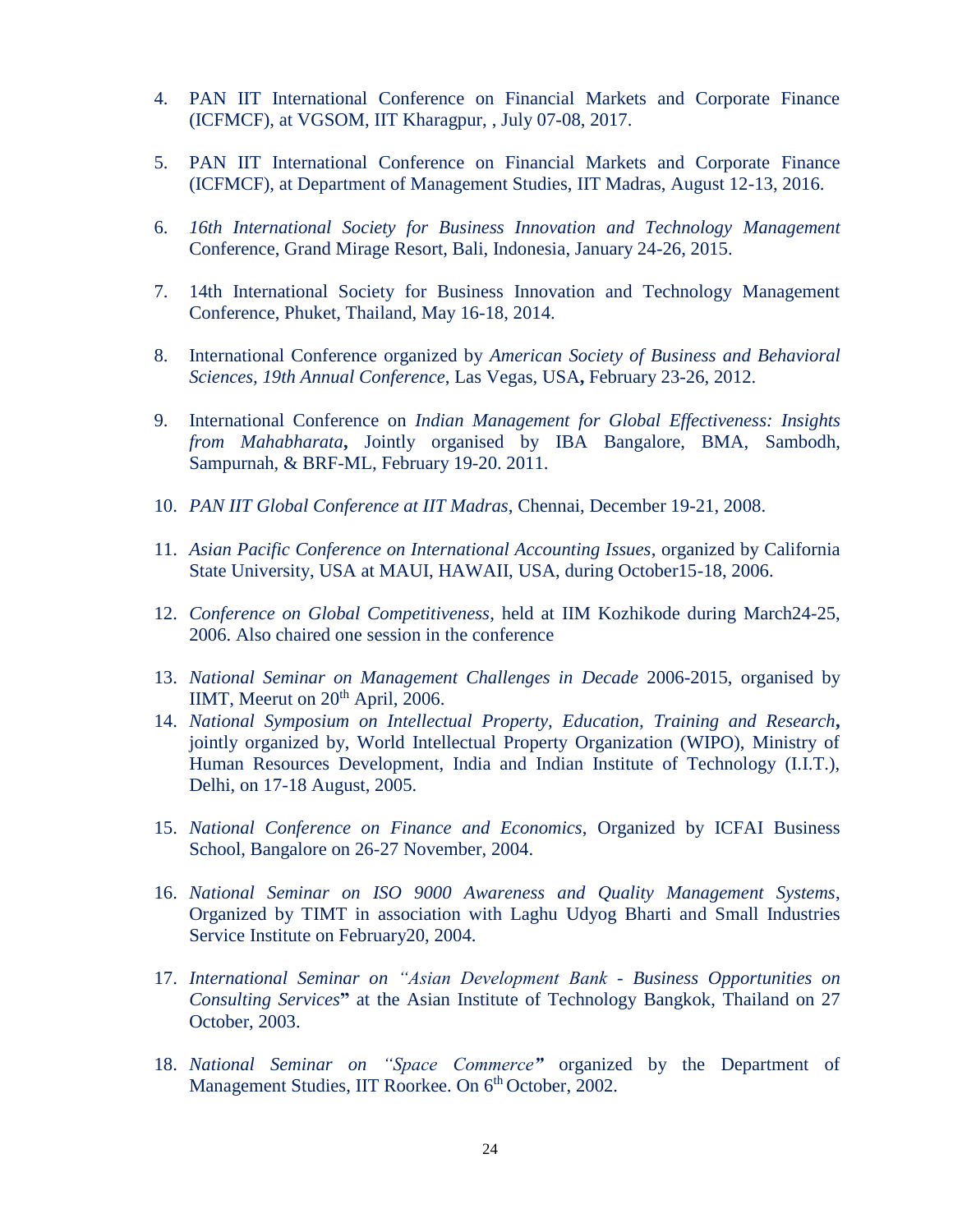- 19. *"Academia – Industry Interface", a National Conference* organized by the Department of Management, Kurukshetra University, Kurukshetra on February24-25, 2001.
- 20. *National Seminar on "Contemporary Issues in Corporate Restructuring in India in New Millennium***",** Organized by the Department of Management, Kurukshetra University, Kurukshetra on March11-12, 2000.
- 21. *National Seminar on "WTO – Emerging Issue and Implications***"** Organized by the University Business School, Panjab University, Chandigarh on February18, 1997.
- 22. *National seminar on "Restructuring of PSUs Disinvestments Option" Organized* by the University Business School, Panjab University, Chandigarh on February14, 1997.
- 23. *National Seminar on, "Managerial Effectiveness",* organized by the University Business School, Panjab University, Chandigarh on October14-15, 1993.
- 24. *National Seminar on, "New Information Age and Accountancy"***,** organized jointly by the University Business School, Panjab University, Chandigarh and the Institute of Chartered Accountants of India, New Delhi on Nov. 22-23, 1991.

# **WORKSHOPS, ORIENTATION & INDUCTION TRAINING PROGRAMMES ATTENDED**

- 1. Attended *National Workshop on IPR Creation and Management in Academic and Research Institution*, Organized by IPR Cell, IIT Roorkee during February24-25, 2006.
- 2. Attended *workshop on Intellectual Property Rights* Organised by IIT, Roorkee and WiTT, New Delhi Jointly on March4, 2003
- 3. *National workshop on "Project Planning and Appraisal: Development, Environment and Economic Analysis***",** 25organized by the University Business School, Panjab University, Chandigarh on April 6, 1997.
- 4. Attended three days training programme on *Internet Resources and Online Information Retrieval*, Organised by IIT Roorkee from by 9-12-02 to 11-12-02.
- 5. *Refresher course for Management Teachers at Academic Staff College*, Kurukshetra State University, Kurukshetra sponsored by U.G.C. in December, 2000.
- 6. *Orientation Programme at Academic Staff College, Kurukshetra State University, Kurukshetra***,** sponsored by U.G.C. in January, 1999.
- 7. **'***Induction Training Programme for Management Teachers' at University Business School, Panjab University, Chandigarh***,** sponsored by AICTE, in February, 1996.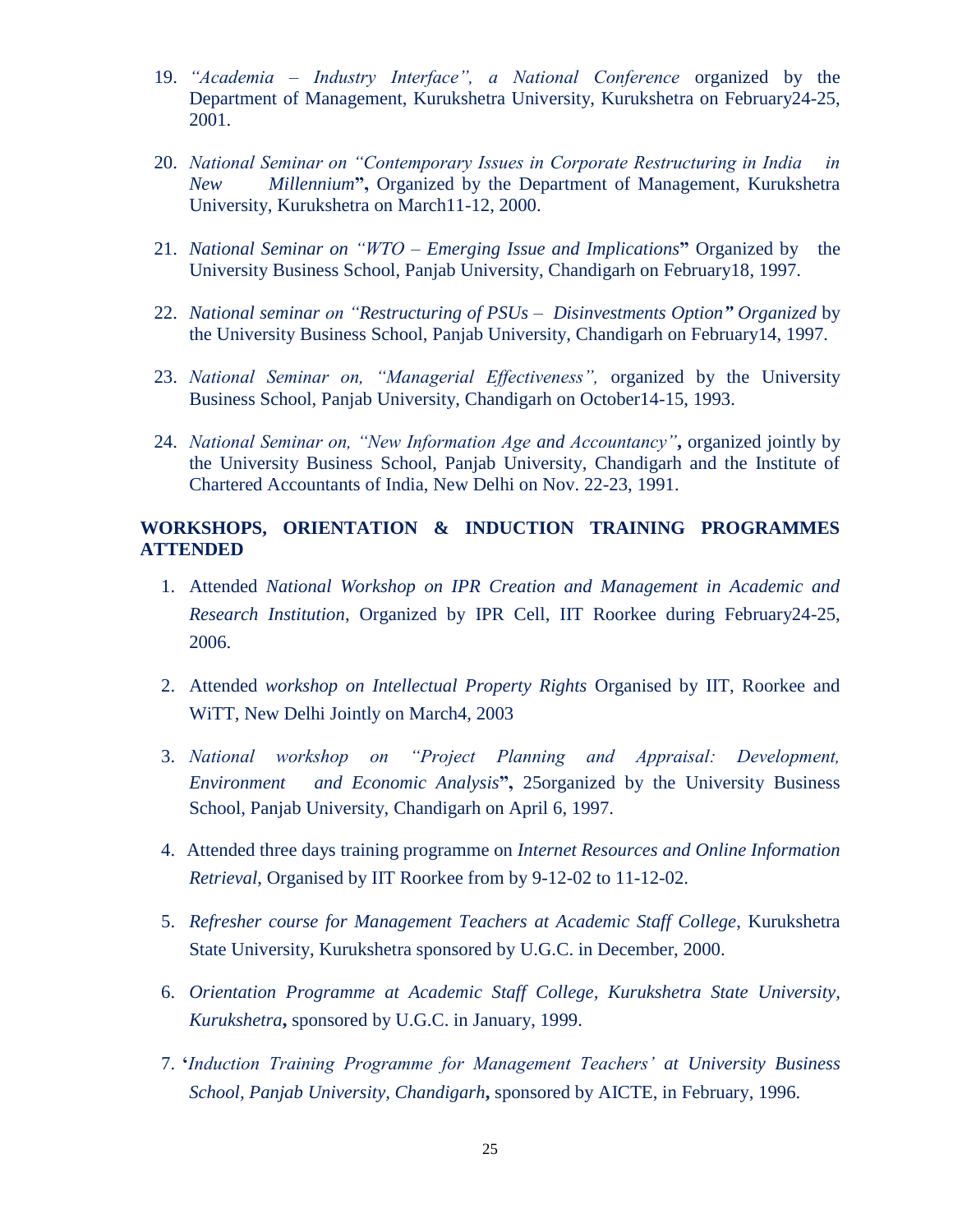# **INVITED LECTURES**

- 1. Resource person in the FDP on Pedagogy- effective teaching and learning for faculty 'INTRODUCTION TO MASSIVE OPEN ONLINE COURSES AND SWYAM INITIATIVES OF MHRD' held at NIET, Noida on December 18, 2020.
- 2. Resource person in the Five- Day Training Workshop on 'Panic-Gogy: Perspective on Online Teaching' organized by the Department of HSS, IIT Roorkee during December 14-18, 2020.
- 3. Principal resource person in FDP on 'Case writing and teaching in Finance & Financial Management', organized by School of Management, NIT Warangal, Telangana during August 24 – 28, 2020.
- 4. Delivered a talk on 'Post COVID economic scenario in India' in a FDP organized by Amity University, Jharkhand in April, 2020.

#### **NEW COURSES DEVELOPED**

 Developed and introduced under mentioned courses for M.B.A. are standard at Department of Management, Kurukshetra State University, Kurukshetra and in the Department of Management Studies, IITR.

- Financial Management
- Investment Valuation
- Project Management
- Management Accounting
- Business Environment
- Working Capital Management

# **Courses Developed for M. Tech. Programme in Disaster Mitigation and Management being offered by Centre for Excellence in Disaster mitigation & Management, IIT Roorkee**

- Managerial and Financial Aspects of Disaster Management
- Socio Economic Aspects of Disaster Management

#### **ADMINISTRATIVE DUTIES AT INSTITUTE LEVEL:**

- Member, Institute Safety Committee
- Member, Board of Under Graduate Studies, IIT Roorkee during 2002-04.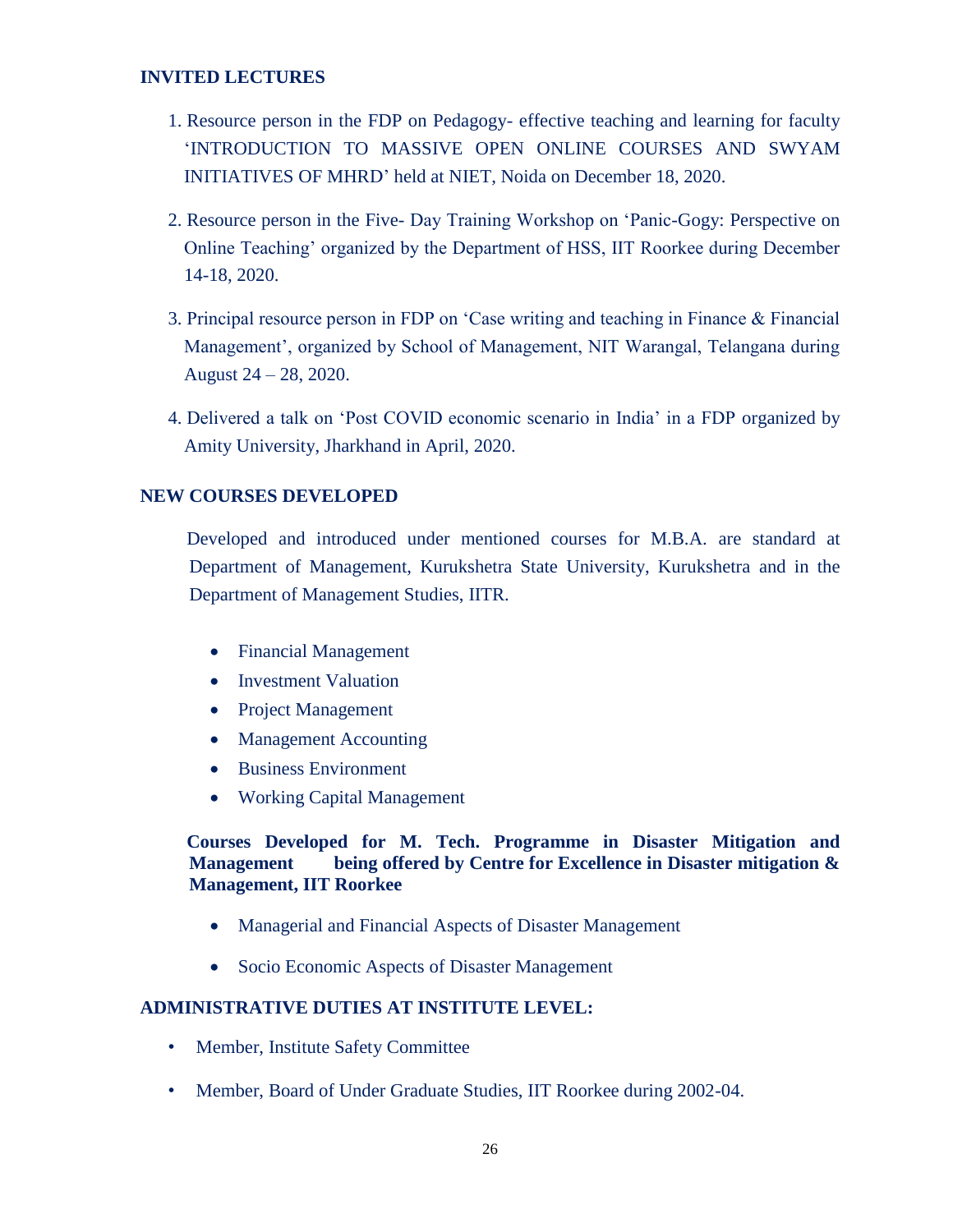- Member, Board of Sponsored Research and Industrial consultancy IITR during 2004- 06.
- Member, PDF rules formation committee formed by Dean SRIC
- Member, Advisory Council for Alumni Affairs, IIT Roorkee

# **ADMINISTRATIVE DUTIES AT DEPARTMENT LEVEL: (At different durations)**

- Chairman, Departmental Safety Committee
- Convener, Departmental Faculty Search Committee
- Convener, Departmental Ph.D. Admissions Committee
- Convener, Departmental Space Allocation Committee
- Member, Departmental Administrative Committee
- Member, Departmental Research Committee
- Member, Departmental Faculty Committee
- Students' Advisor
- Officer in Charge, Placement
- Officer in Charge, Summer Training
- Officer in Charge, Student Affairs
- Officer in Charge, Computer Laboratory of the Department
- Officer in Charge, Departmental Purchases
- Officer in Charge, Time Table

# **OTHER CO-CURRICULAR ACTIVITIES:**

- Formerly Member, University Court, Himachal Pradesh State University, Shimla.
- Formerly President, All Himachal Student Association at Panjab University, Chandigarh, India.
- Formerly Member, National Service Scheme (NSS), A Government of India Project with *OUTSTANDING* performance rank.